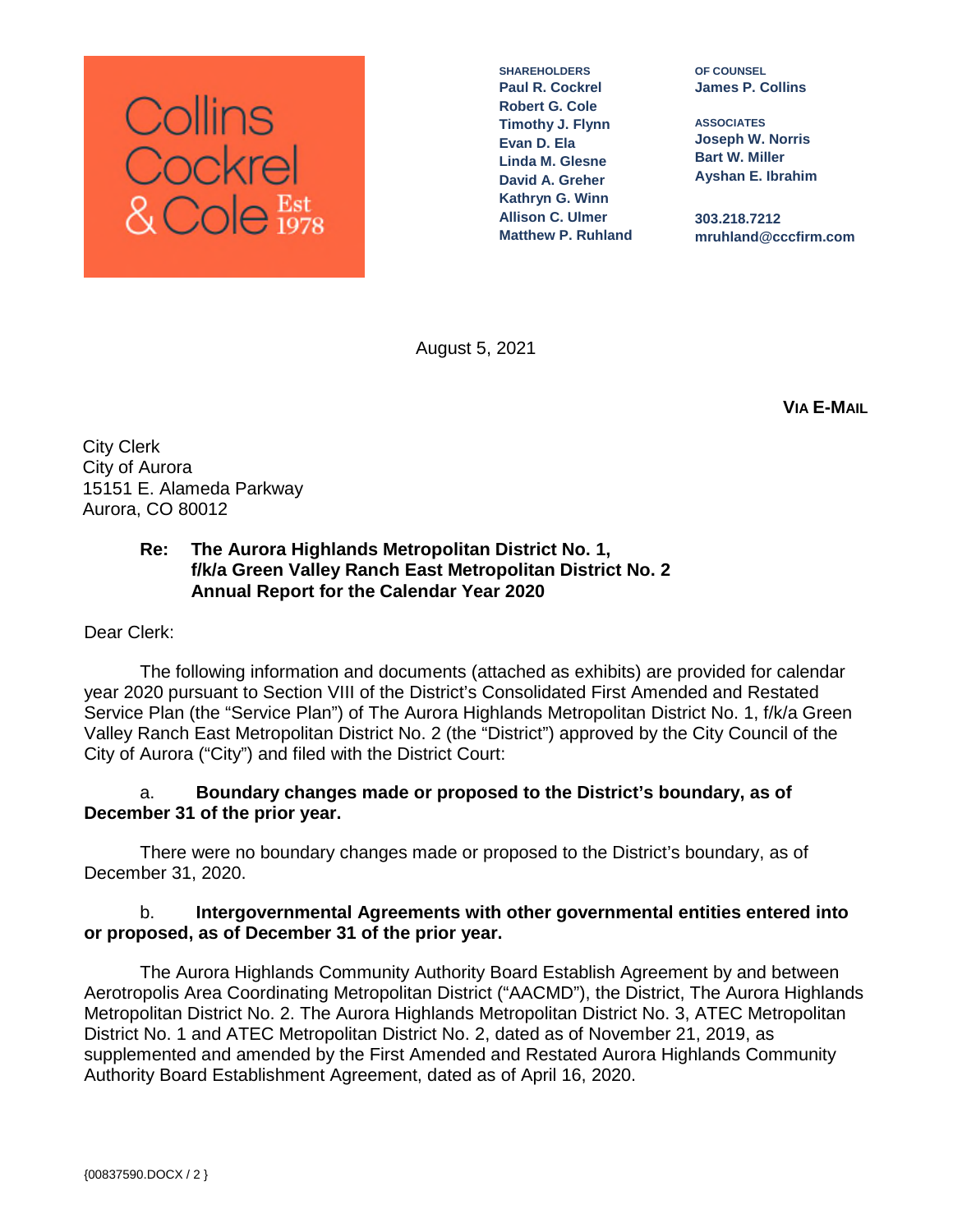

• District No. 1 Residential Capital Pledge Agreement by and among the Aurora Highlands Community Authority Board, the District and Zions Bancorporation, National Association, dated June 30, 2020.

### c. **Copies of the District's rules and regulations, if any as of December 31 of the prior year**:

No rules and regulations have been established as of December 31, 2020.

### d. **A summary of any litigation which involves the District Public Improvements as of December 31 of the prior year**:

There is no litigation, pending or threatened, against the District of which we are aware.

### e. **Status of the District's construction of the Public Improvements as of December 31 of the prior year**:

The District did not directly construct any Public Improvements in 2020, however, the District is a party to certain agreements pursuant to which it is responsible, together with The Aurora Highlands Metropolitan District No. 2, The Aurora Highlands Metropolitan District No. 3, ATEC Metropolitan District No. 1 and ATEC Metropolitan District No. 2, for the funding of certain improvements constructed by AACMD. The following Public Improvements were constructed by AACMD within the District boundaries in 2020:

- i. Grading/Stormwater Management; and
- ii. Site Utilities (Water, Sanitary Sewer, Storm Drainage Facilities); and
- iii. Project Monumentation.

# f. **A list of all facilities and improvements constructed by the District that have been dedicated to and accepted by the City as of December 31 of the prior year**:

No facilities or improvements were dedicated to or accepted by the City during the reporting period.

# g. **The assessed valuation of the District for the current year**:

The current assessed valuation of the District is \$55,340. A copy of the 2020 certification of assessed valuation from Adams County is attached hereto as Exhibit A.

# h. **Current year budget including a description of the Public Improvements to be constructed in such year**:

A copy of the 2021 budget is attached hereto as **Exhibit B. Public Improvements** anticipated to be constructed by AACMD within the District boundaries during 2021 include the following: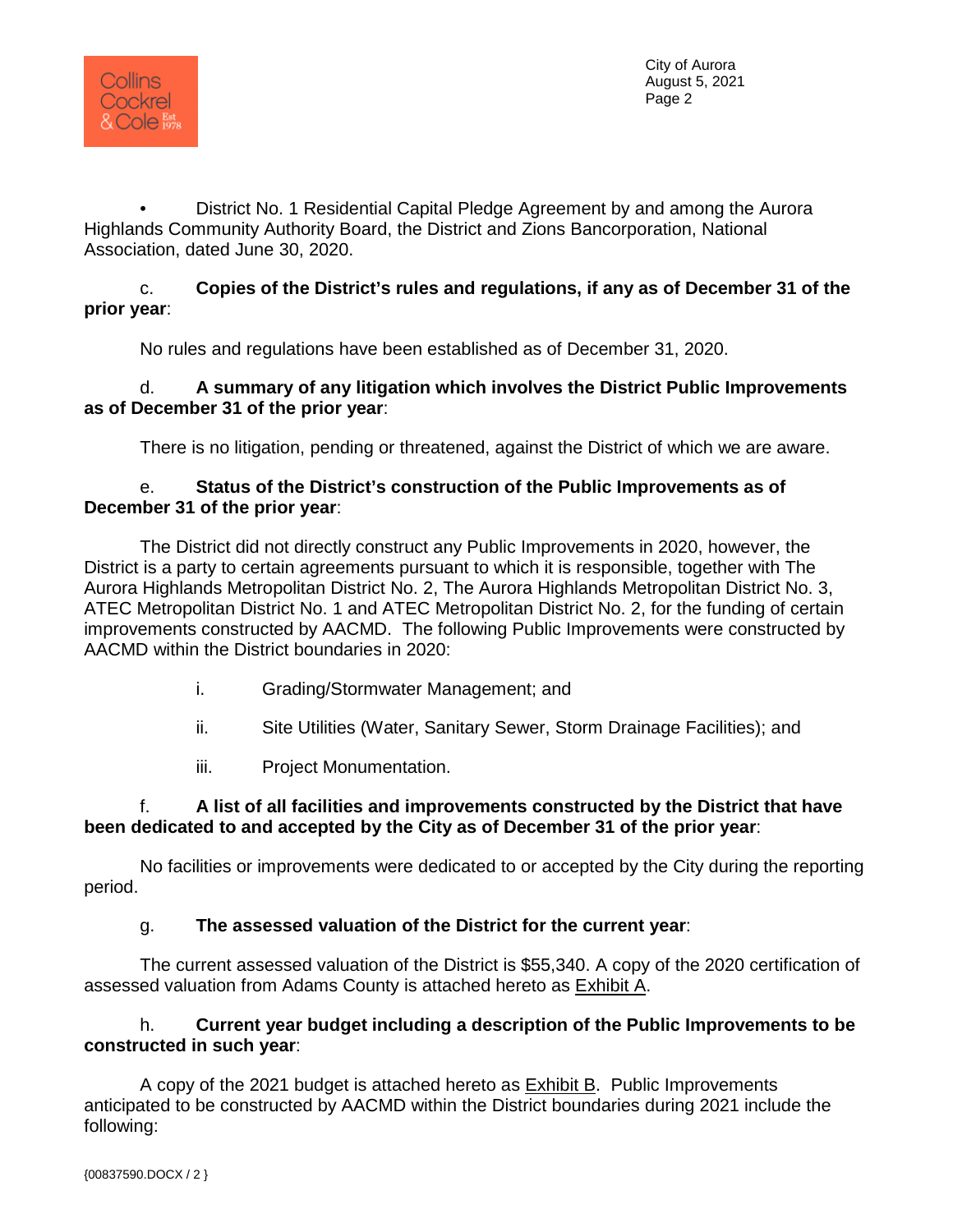

City of Aurora August 5, 2021 Page 3

- i. Grading/Stormwater Management;
- ii. Site Utilities (Water, Sanitary Sewer, Storm Drainage Facilities);
- iii. Roadway Lighting/Traffic Control;
- iv. Curb, Gutter, Walks/Trails;
- v. Asphalt Paving;
- vi. Street and Hardscape;
- vii. Landscape and Irrigation; and
- viii. Project Monumentation.

i. **Audit of the District's financial statements, for the year ending December 31 of the previous year, prepared in accordance with generally accepted accounting principles or audit exemption, if applicable**:

The District was exempt from an audit for the year ending December 31, 2020. A copy of the District's 2020 Application for Exemption from Audit is attached hereto as Exhibit C.

j. **Notice of any uncured events of default by the District, which continue beyond a ninety (90) day period, under any Debt instrument**:

There were no uncured events of default during the reporting period.

k. **Any inability of the District to pay its obligations as they come due, in accordance with the terms of such obligations, which continue beyond a ninety (90) day period**:

There were no instances of the District's inability to pay its obligations during the reporting period

Please feel free to contact me if you have any questions. Thank you.

Sincerely,

Matthew P. Ruhland

MPR/sl

cc: State Auditor Division of Local Government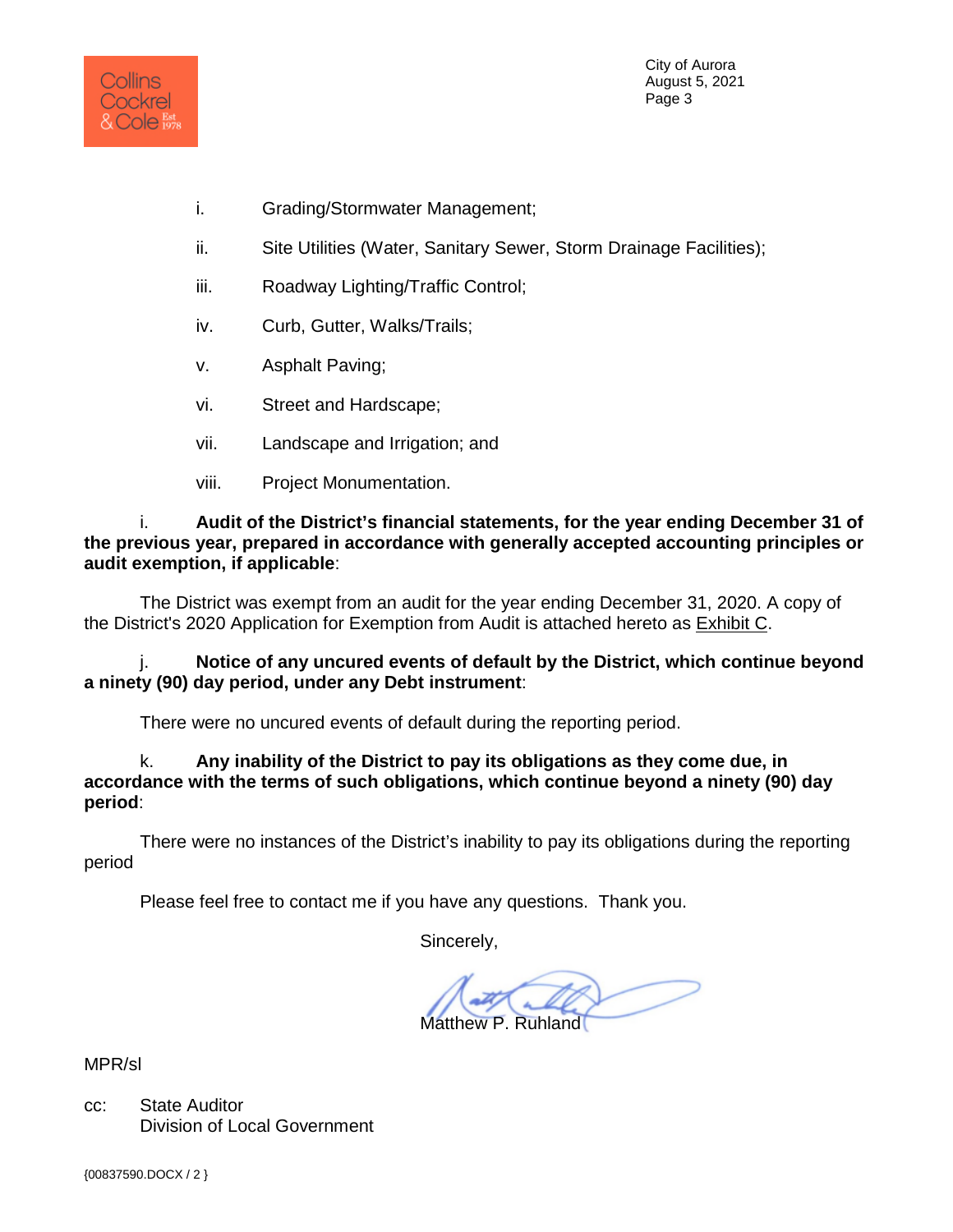# **EXHIBIT A Assessed Valuation**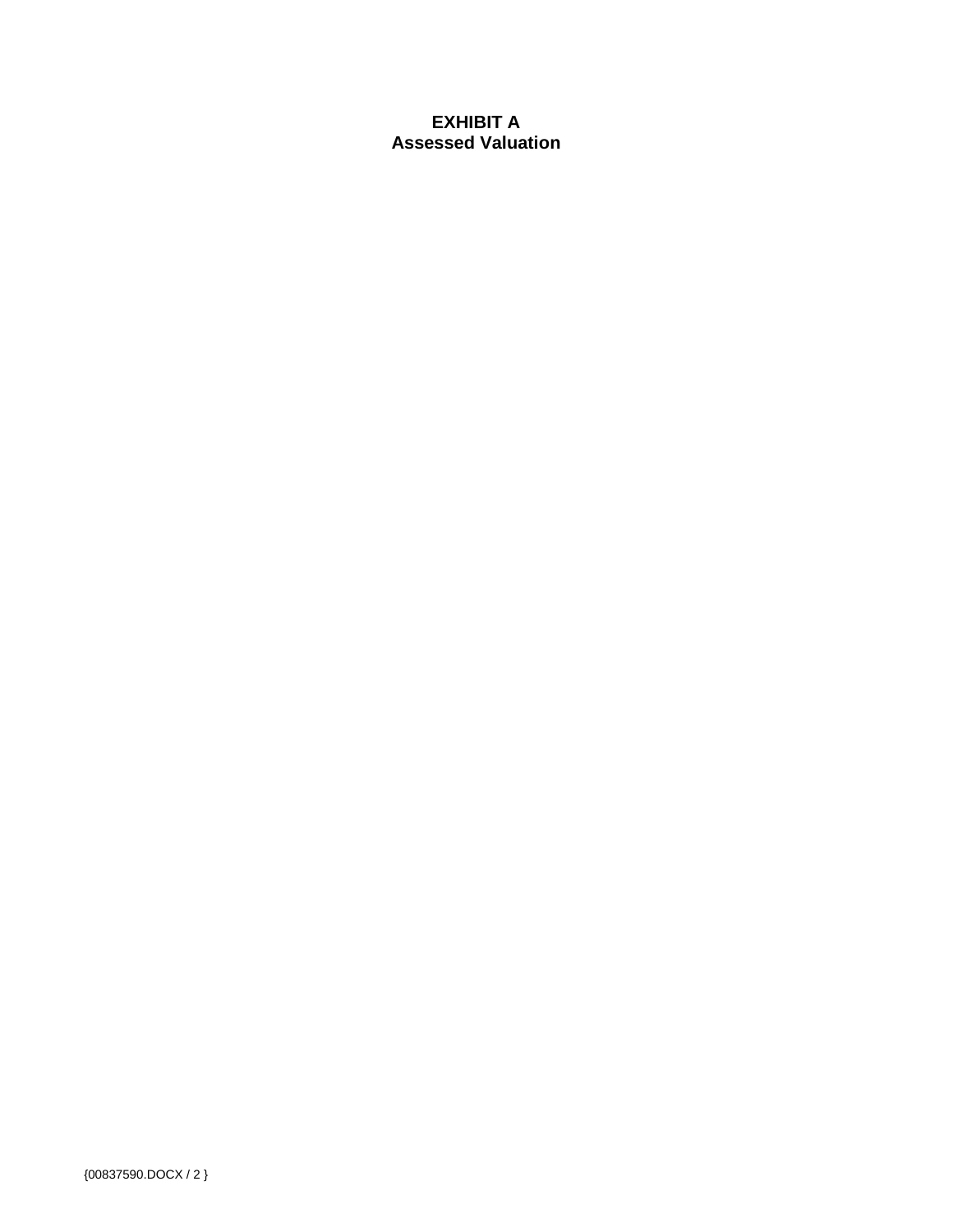#### CERTIFICATION OF VALUATION BY ADAMS COUNTY ASSESSOR

#### Name of Jurisdiction: 238 - AURORA HIGHLANDS METRO DISTRICT NO 1

IN ADAMS COUNTY ON 11/29/2020

New Entity: No

| USE FOR STATUTORY PROPERTY TAX REVENUE LIMIT CALCULATIONS (5.5% LIMIT) ONLY |
|-----------------------------------------------------------------------------|
|                                                                             |

IN ACCORDANCE WITH 39-5-121(2)(a) AND 39-5-128(1),C.R.S. AND NO LATER THAN AUGUST 25, THE ASSESSOR CERTIFIES THE TOTAL VALUATION FOR ASSESSMENT FOR THE TAXABLE YEAR 2020 IN ADAMS COUNTY, COLORADO

|    | 1. PREVIOUS YEAR'S NET TOTAL TAXABLE ASSESSED VALUATION:                         | \$108,650         |
|----|----------------------------------------------------------------------------------|-------------------|
|    | 2. CURRENT YEAR'S GROSS TOTALTAXABLE ASSESSED VALUATION: *                       | \$55,340          |
| 3. | LESS TIF DISTRICT INCREMENT, IF ANY:                                             | \$0               |
|    | 4. CURRENT YEAR'S NET TOTAL TAXABLE ASSESSED VALUATION:                          | \$55,340          |
|    | 5 NEW CONSTRUCTION: **                                                           | \$0               |
|    |                                                                                  |                   |
|    | 6. INCREASED PRODUCTION OF PRODUCING MINES: #                                    | \$0               |
|    | 7. ANNEXATIONS/INCLUSIONS:                                                       | $\underline{\$0}$ |
|    | 8. PREVIOUSLY EXEMPT FEDERAL PROPERTY: #                                         | $\frac{$0}{}$     |
|    | 9. NEW PRIMARY OIL OR GAS PRODUCTION FROM ANY PRODUCING OIL AND GAS LEASEHOLD ## | \$0               |

**9.** NEW PRIMARY OIL OR GAS PRODUCTION FROM ANY PRODUCING OIL AND GAS LEASEHOLD  $\#$ OR LAND ( 29-1-301(1)(b) C.R.S.):

**10.** TAXES COLLECTED LAST YEAR ON OMITTED PROPERTY AS OF AUG. 1 (29-1-301(1))(a) C.R.S.):  $\qquad \qquad \qquad$  \$0.00

**11.** TAXES ABATED AND REFUNDED AS OF AUG. 1 (29-1-301(1)(a) C.R.S.) and  $(39$ -10-114(1)(a)(I)(B) C.R.S.):  $\qquad \qquad$   $\qquad \qquad$   $\qquad \qquad$ 

\* This value reflects personal property exemptions IF enacted by the jurisdiction as authorized by Art. X, Sec.20(8)(b),Colo.

\*\* New construction is defined as: Taxable real property structures and the personal property connected with the structure.

# Jurisdiction must submit respective certifications (Forms DLG 52 AND 52A) to the Division of Local Government in order for the values to be treated as growth in the limit calculation.

## Jurisdiction must apply (Forms DLG 52B) to the Division of Local Government before the value can be treated as growth in the limit calculation.

#### USE FOR 'TABOR' LOCAL GROWTH CALCULATIONS ONLY

IN ACCORDANCE WITH THE PROVISION OF ARTICLE X, SECTION 20, COLO CONST, AND 39-5-121(2)(b),C.R.S. THE ASSESSOR CERTIFIES THE TOTAL ACTUAL VALUATION FOR THE TAXABLE YEAR 2020 IN ADAMS COUNTY, COLORADO ON AUGUST 25, 2020

|                | CURRENT YEAR'S TOTAL ACTUAL VALUE OF ALL REAL PROPERTY: @                                                                                                        | \$190,814         |
|----------------|------------------------------------------------------------------------------------------------------------------------------------------------------------------|-------------------|
|                | ADDITIONS TO TAXABLE REAL PROPERTY:                                                                                                                              |                   |
| 2.             | CONSTRUCTION OF TAXABLE REAL PROPERTY IMPROVEMENTS:                                                                                                              | $\frac{$0}{}$     |
|                |                                                                                                                                                                  |                   |
| 3.             | ANNEXATIONS/INCLUSIONS:                                                                                                                                          | 60                |
| 4.             | INCREASED MINING PRODUCTION: %                                                                                                                                   | $\underline{\$0}$ |
| 5.             | PREVIOUSLY EXEMPT PROPERTY:                                                                                                                                      | 60                |
| 6.             | OIL OR GAS PRODUCTION FROM A NEW WELL:                                                                                                                           | 60                |
| 7 <sub>1</sub> | TAXABLE REAL PROPERTY OMITTED FROM THE PREVIOUS YEAR'S TAX WARRANT:                                                                                              | 60                |
|                | (If land and/or a structure is picked up as omitted property for multiple years, only the most current year's actual value can be reported as omitted property.) |                   |
|                | DELETIONS FROM TAXABLE REAL PROPERTY:                                                                                                                            |                   |
| 8.             | DESTRUCTION OF TAXABLE REAL PROPERTY IMPROVEMENTS:                                                                                                               | $\frac{$0}{}$     |
| 9.             | DISCONNECTIONS/EXCLUSION:                                                                                                                                        | $\underline{\$0}$ |
| 10.            | PREVIOUSLY TAXABLE PROPERTY:                                                                                                                                     | 60                |
|                | @ This includes the actual value of all taxable real property plus the actual value of religious, private schools, and charitable real property.                 |                   |
|                | ! Construction is defined as newly constructed taxable real property structures.                                                                                 |                   |
|                | % Includes production from new mines and increases in production of existing producing mines.                                                                    |                   |
|                |                                                                                                                                                                  |                   |

| IN ACCORDANCE WITH 39-5-128(1),C.R.S. AND NO LATER THAN AUGUST 25, THE ASSESSOR CERTIFIES                                                                                                                                                                                                                                                                                                                                   |     |
|-----------------------------------------------------------------------------------------------------------------------------------------------------------------------------------------------------------------------------------------------------------------------------------------------------------------------------------------------------------------------------------------------------------------------------|-----|
| TO SCHOOL DISTRICTS: 1. TOTAL ACTUAL VALUE OF ALL TAXABLE PROPERTY:------------------>                                                                                                                                                                                                                                                                                                                                      | \$0 |
| $\mathbf{M} \cap \mathbf{T} = \mathbf{M} \mathbf{M} + \mathbf{M} \mathbf{M} + \mathbf{M} \mathbf{M} + \mathbf{M} \mathbf{M} + \mathbf{M} \mathbf{M} + \mathbf{M} \mathbf{M} + \mathbf{M} \mathbf{M} + \mathbf{M} \mathbf{M} + \mathbf{M} \mathbf{M} + \mathbf{M} \mathbf{M} + \mathbf{M} \mathbf{M} + \mathbf{M} \mathbf{M} + \mathbf{M} \mathbf{M} + \mathbf{M} \mathbf{M} + \mathbf{M} \mathbf{M} + \mathbf{M} \mathbf{M$ |     |

NOTE: All levies must be Certified to the Board of County Commissioners NO LATER THAN DECEMBER 15, 2020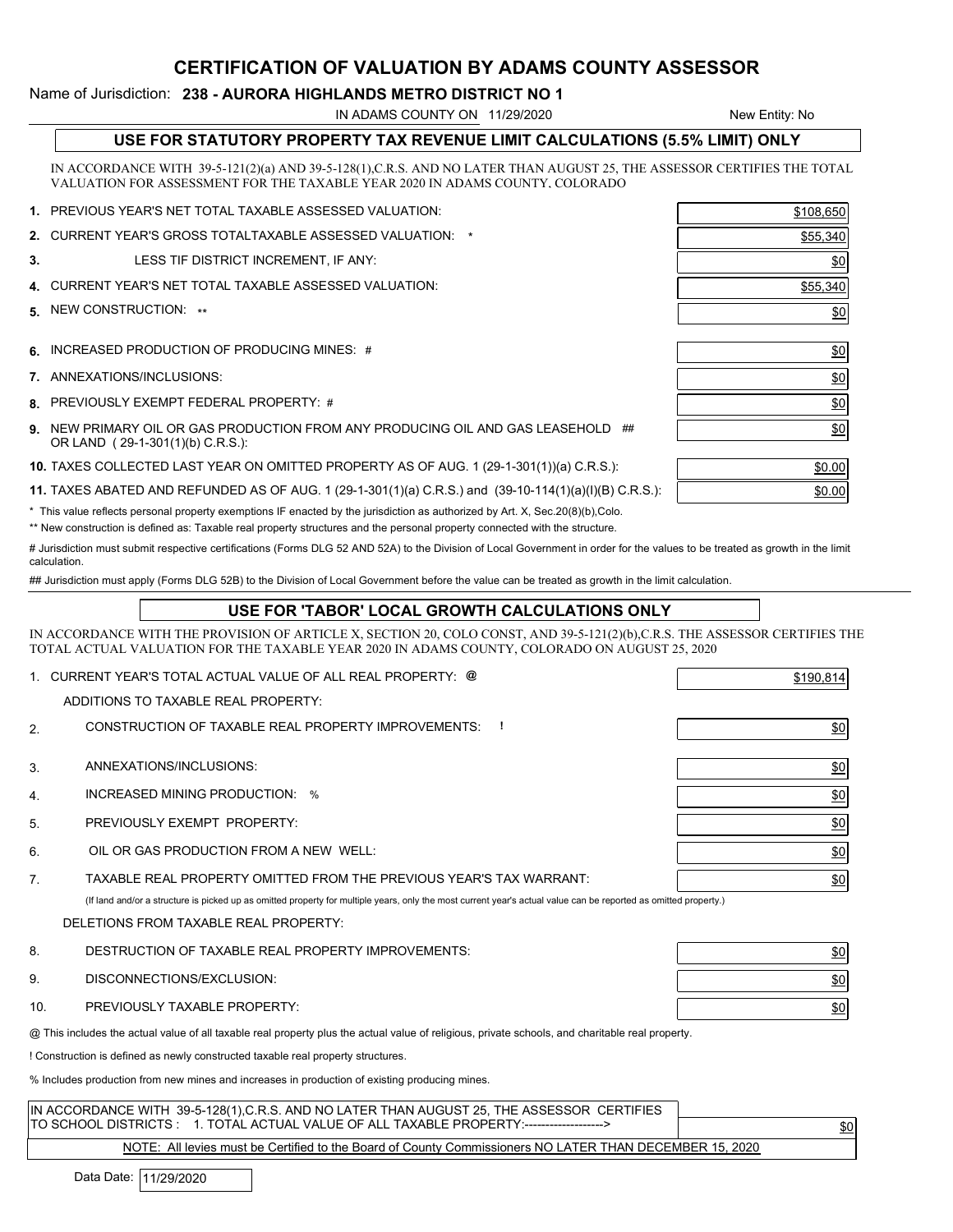# **EXHIBIT B 2021 Budget**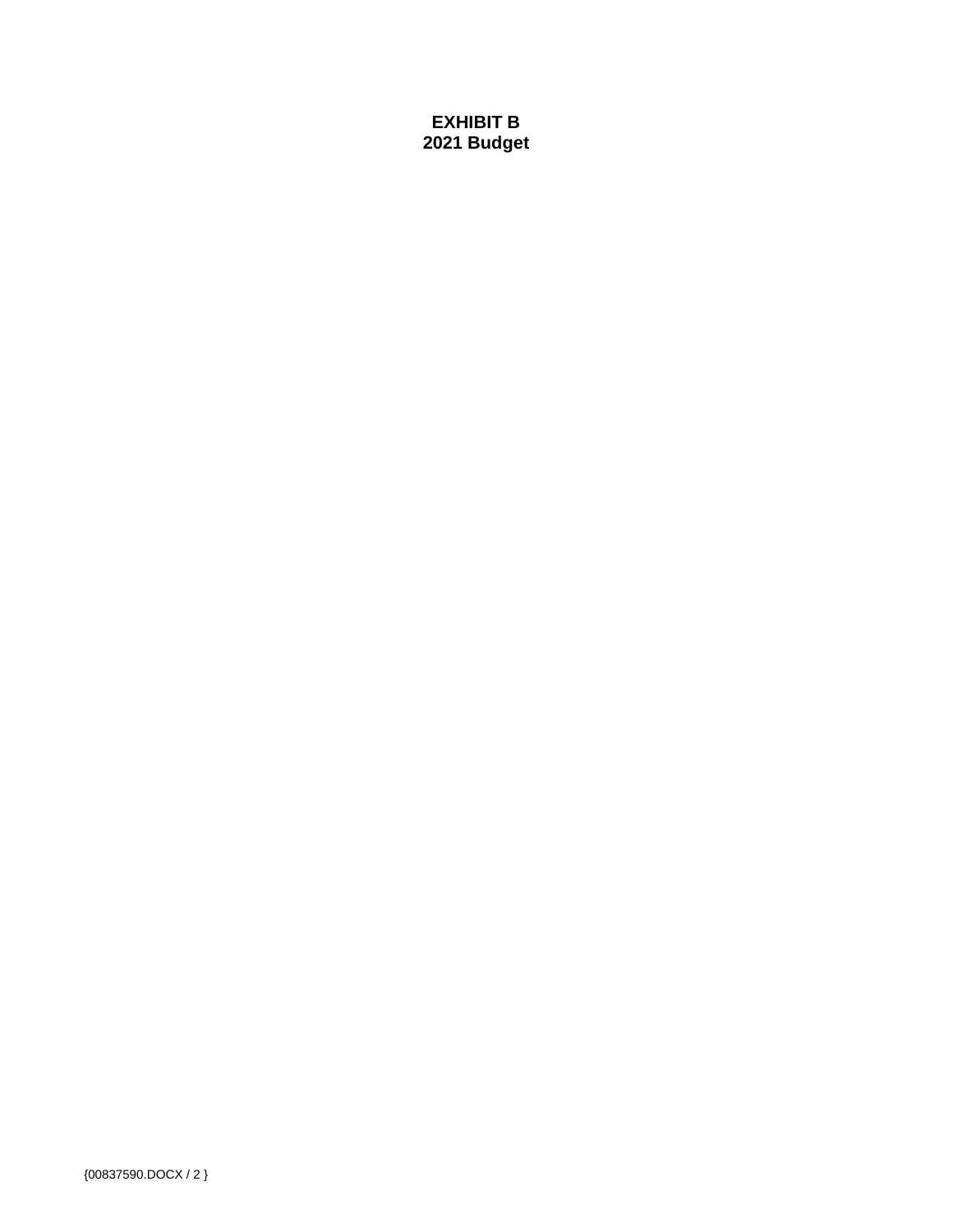THE AURORA HIGHLANDS METROPOLITAN DISTRICT NO. 1

ANNUAL BUDGET

FOR YEAR ENDING DECEMBER 31, 2021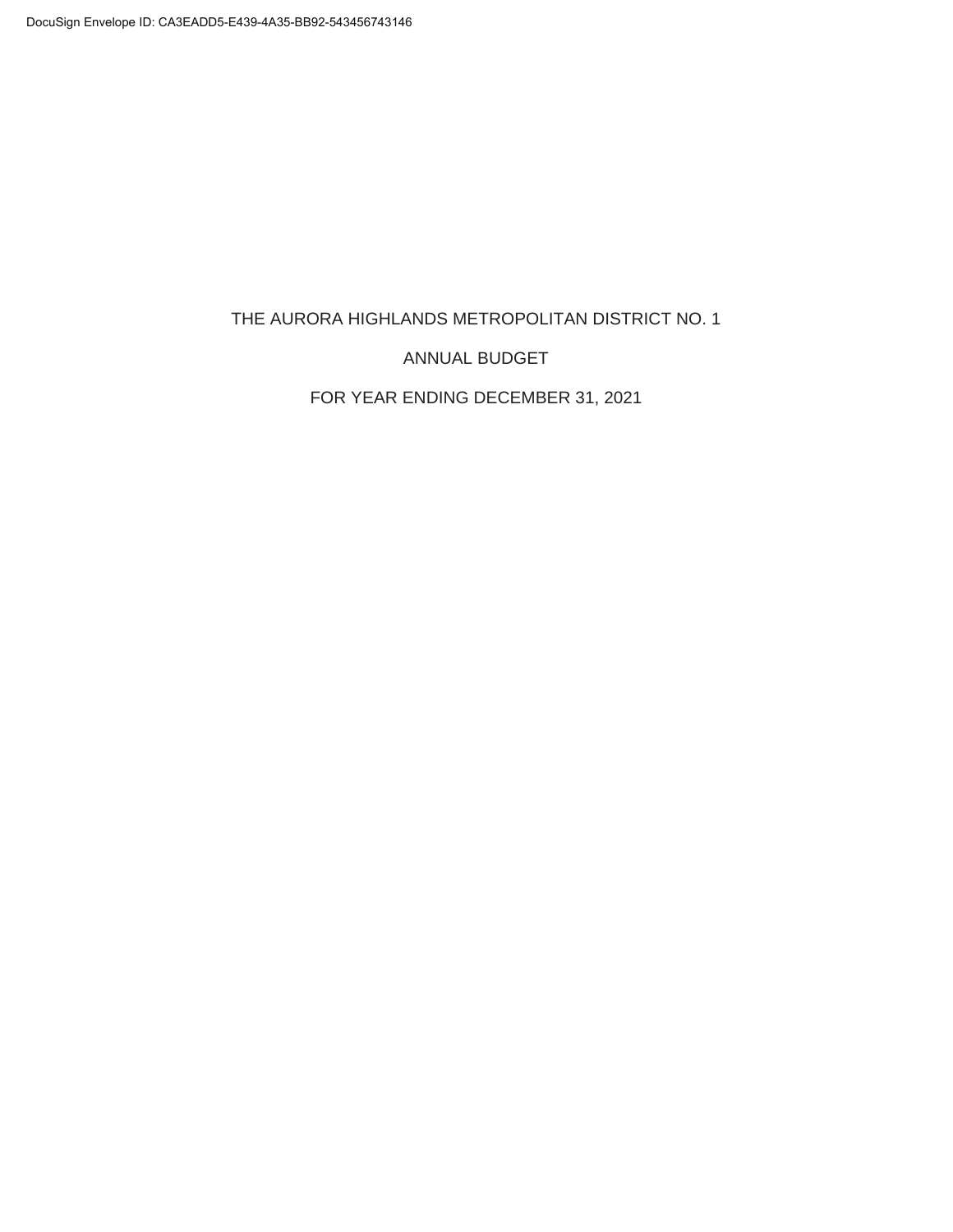#### **For the Years Ended and Ending December 31, THE AURORA HIGHLANDS METROPOLITAN DISTRICT NO. 1 GENERAL FUND 2021 BUDGET WITH 2019 ACTUAL AND 2020 ESTIMATED**

1/4/21

|                                               | <b>ACTUAL</b><br>2019 | <b>ESTIMATED</b><br>2020 |           | <b>BUDGET</b><br>2021 |
|-----------------------------------------------|-----------------------|--------------------------|-----------|-----------------------|
| <b>BEGINNING FUND BALANCE</b>                 | \$                    | \$                       |           | \$<br>9,765           |
| <b>REVENUES</b>                               |                       |                          |           |                       |
| <b>Property Tax</b>                           |                       |                          | 8,179     | 4,166                 |
| Property Tax - ARTA<br>Specific Ownership Tax |                       |                          | 60<br>650 | 31<br>290             |
| <b>Other Revenue</b>                          |                       |                          | 1,000     | 1,000                 |
| <b>Total revenues</b>                         |                       |                          | 9,889     | 5,487                 |
| Total funds available                         |                       |                          | 9,889     | 15,252                |
| <b>EXPENDITURES</b>                           |                       |                          |           |                       |
| <b>County Treasurer's Fee</b>                 |                       |                          | 123       | 123                   |
| County Treasurer's Fee - ARTA                 |                       |                          |           |                       |
| <b>Transfer to ARTA</b>                       |                       |                          |           | 89                    |
| <b>Transfer to CAB</b>                        |                       |                          |           | 14,039                |
| Contingency                                   |                       |                          |           | 1,000                 |
| Total expenditures                            |                       |                          | 124       | 15,252                |
| <b>ENDING FUND BALANCE</b>                    | \$                    | \$                       | 9,765     | \$                    |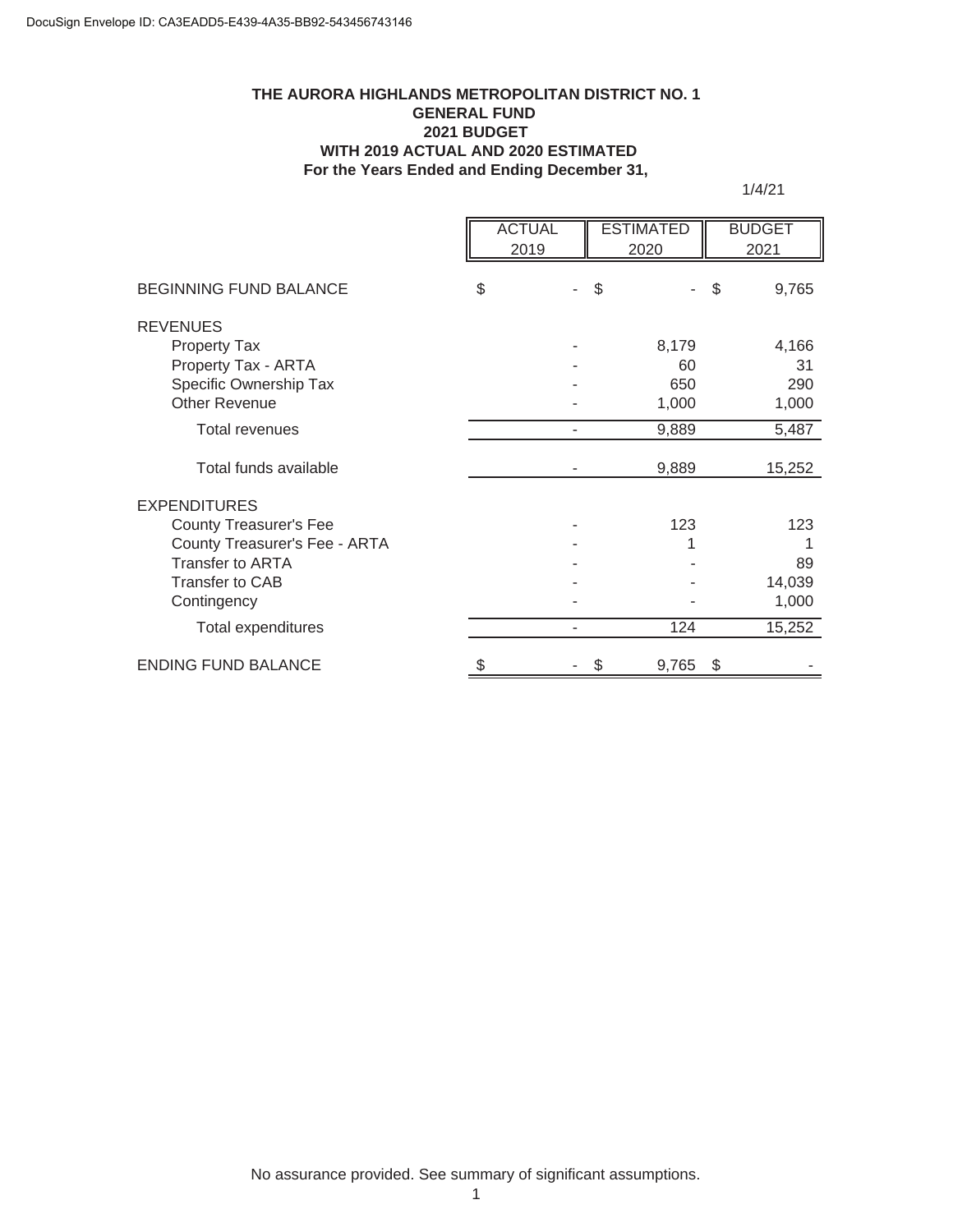#### **THE AURORA HIGHLANDS METROPOLITAN DISTRICT NO. 1 PROPERTY TAX SUMMARY INFORMATION 2021 BUDGET WITH 2019 ACTUAL AND 2020 ESTIMATED For the Years Ended and Ending December 31,**

1/4/21

|                                    |                          | <b>ACTUAL</b>            | <b>ESTIMATED</b>         |                  |                         | <b>BUDGET</b> |
|------------------------------------|--------------------------|--------------------------|--------------------------|------------------|-------------------------|---------------|
|                                    |                          | 2019                     |                          | 2020             |                         | 2021          |
| <b>ASSESSED VALUATION</b>          |                          |                          |                          |                  |                         |               |
| Vacant<br>Residential              |                          |                          |                          | 37,750<br>65,560 |                         | 53,030        |
| Agricultural                       | \$                       | 10                       | \$                       | 5,340            | \$                      | 2,310         |
| <b>Certified Assessed Value</b>    | $\overline{\mathcal{S}}$ | 10                       | $\overline{\mathcal{E}}$ | 108,650          | \$                      | 55,340        |
|                                    |                          |                          |                          |                  |                         |               |
| <b>MILL LEVY</b>                   |                          |                          |                          |                  |                         |               |
| General                            |                          | 0.000                    |                          | 75.277           |                         | 75.277        |
| ARTA (GA)                          |                          | 0.000                    |                          | 0.556            |                         | 0.556         |
| Total mill levy                    |                          | 0.000                    |                          | 75.833           |                         | 75.833        |
|                                    |                          |                          |                          |                  |                         |               |
| <b>PROPERTY TAXES</b>              |                          |                          |                          |                  |                         |               |
| General                            | \$                       |                          | \$                       | 8,179            | \$                      | 4,166         |
| ARTA (GA)<br>Levied property taxes |                          | -                        |                          | 60<br>8,239      |                         | 31<br>4,197   |
| <b>Budgeted property taxes</b>     | $\overline{\mathcal{G}}$ | $\overline{\phantom{0}}$ | $\overline{\mathcal{S}}$ | 8,239            | \$                      | 4,197         |
|                                    |                          |                          |                          |                  |                         |               |
| <b>BUDGETED PROPERTY TAXES</b>     |                          |                          |                          |                  |                         |               |
| <b>General</b>                     | \$                       |                          | \$                       | 8,179            | \$                      | 4,166         |
| <b>ARTA (GA)</b>                   |                          |                          |                          | 60               |                         | 31            |
|                                    | $\overline{\mathbf{s}}$  |                          | $\overline{\mathsf{s}}$  | 8,239            | $\overline{\mathbf{s}}$ | 4,197         |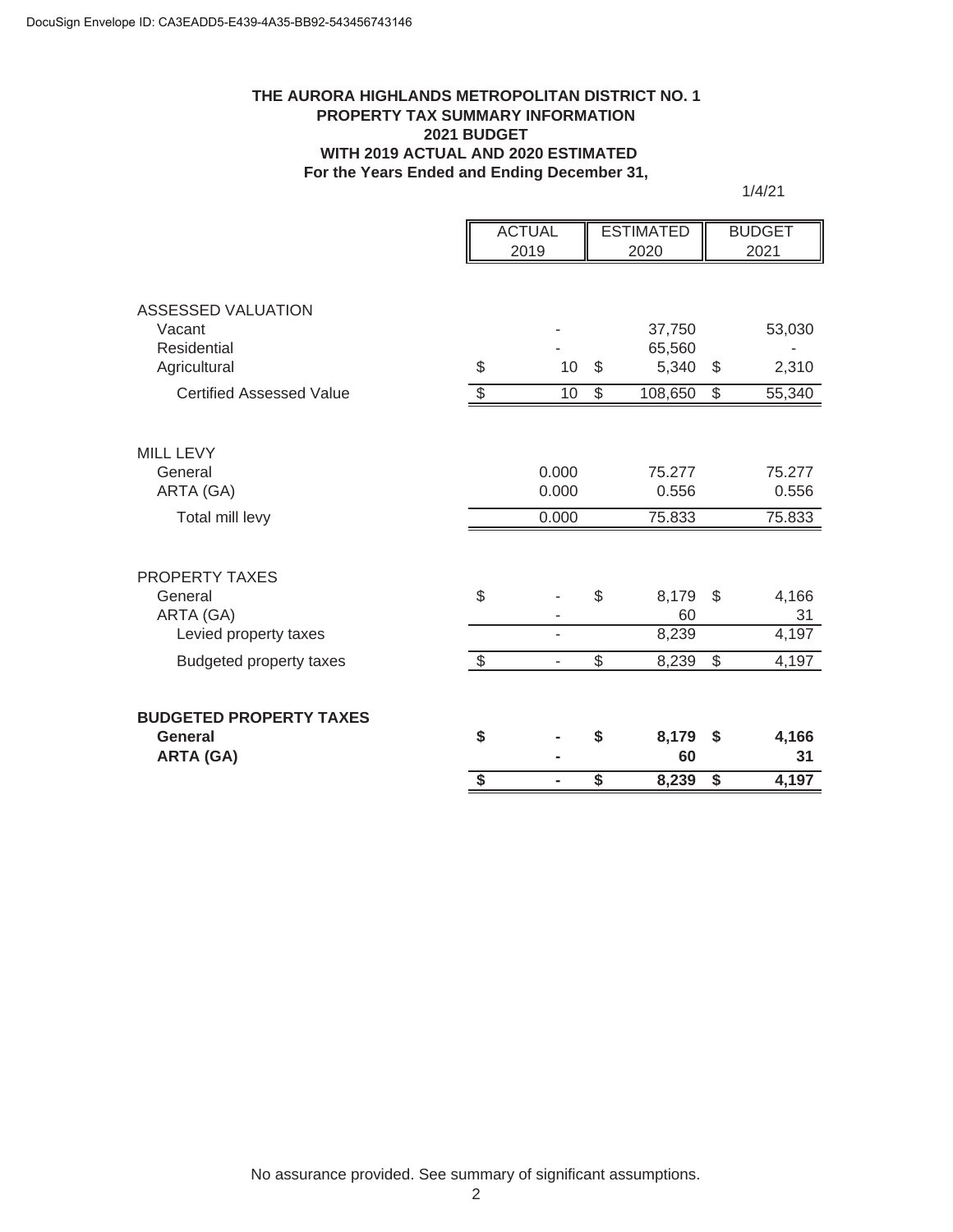#### **THE AURORA HIGHLANDS METROPOLITAN DISTRICT NO. 1 2021 BUDGET SUMMARY OF SIGNIFICANT ASSUMPTIONS**

#### **Services Provided**

The District (formerly known as Green Valley Ranch East Metropolitan District No. 2) was organized by Court Order dated November 15, 2004, to provide financing for the construction and installation of public improvements, including streets, traffic safety, water, sanitary sewer, park and recreation, public transportation, mosquito control, fire protection, and television relay improvements for the use and benefit of all anticipated inhabitants and taxpayers of the District. The District's service plan does not authorize the District to provide fire protection or television relay services unless the District enters into an intergovernmental agreement with the City of Aurora (City). The District was formed in conjunction with seven other metropolitan districts: Aerotropolis Area Coordinating Metropolitan District ("AACMD") (formerly known as Green Valley Ranch East Metropolitan District No. 1), The Aurora Highlands Metropolitan District Nos. 2-3 ("TAH Nos. 2-3") (formerly known as Green Valley Ranch East Metropolitan District Nos. 3-4), Green Valley Ranch Aurora Metropolitan District No. 1 ("GVA No. 1") (formerly known as Green Valley Ranch East Metropolitan District No. 5), and Green Valley Ranch East Metropolitan District Nos. 6-8 (collectively the "Districts"). The District's service area is located in Adams County, Colorado, entirely within the City. The Court Order granting the District's name change to The Aurora Highlands Metropolitan District No. 1 was recorded on August 16, 2017.

On November 2, 2004, the District voters approved a mill levy increase to generate property taxes of up to \$5,000,000 annually to pay, in part, the District's general cost of operations and maintenance. The mill levy is on all taxable property within the District for collection in 2005 and each year thereafter. Furthermore, the voters authorized the District to collect and expend levied taxes and any other income of the District without regard to any limitations imposed by TABOR. The total debt authorized in 2004 for all services and improvements was \$2,405,000,000. On November 8, 2016, the District voters approved a mill levy increase of up to \$4,000,000,000 annually to pay, in part, the District's general costs of operations and maintenance. The total debt authorized in 2016 for all services and improvements was \$40,000,000,000. The District's current service plan limits the total debt issuance to \$200,000,000, with a maximum debt mill levy of 50.000 mills.

The District has entered into an intergovernmental agreement with the City detailing the covenants and mutual agreements the District will follow as regards to the financing and construction of the public improvements, and the repayment of the associated debt.

AACMD, the City of Aurora and Adams County have established the Aerotropolis Regional Transportation Authority ("ARTA"), pursuant to an intergovernmental agreement entered into on February 27, 2018, under the authority of the Regional Transportation Authority Law, Section 43-4-601, *et seq*., C.R.S., in order to provide for the planning, design, acquisition, construction, installation, relocation and/or redevelopment and funding of regional transportation improvements. Beginning in 2019, ARTA will impose an ARTA Mill Levy on the District. The District will deposit revenues from the ARTA Mill Levy with AACMD to provide for financing of the regional improvements through ARTA. If the ARTA Mill Levy in any given year is less than 5 mills, the District will impose an Aurora Regional Improvements ("ARI") Mill Levy and will deposit THE ARI Mill Levy revenues with AACMD to be spent only pursuant to a Regional Intergovernmental Improvements Agreement.

The District has no employees and all administrative functions are contracted.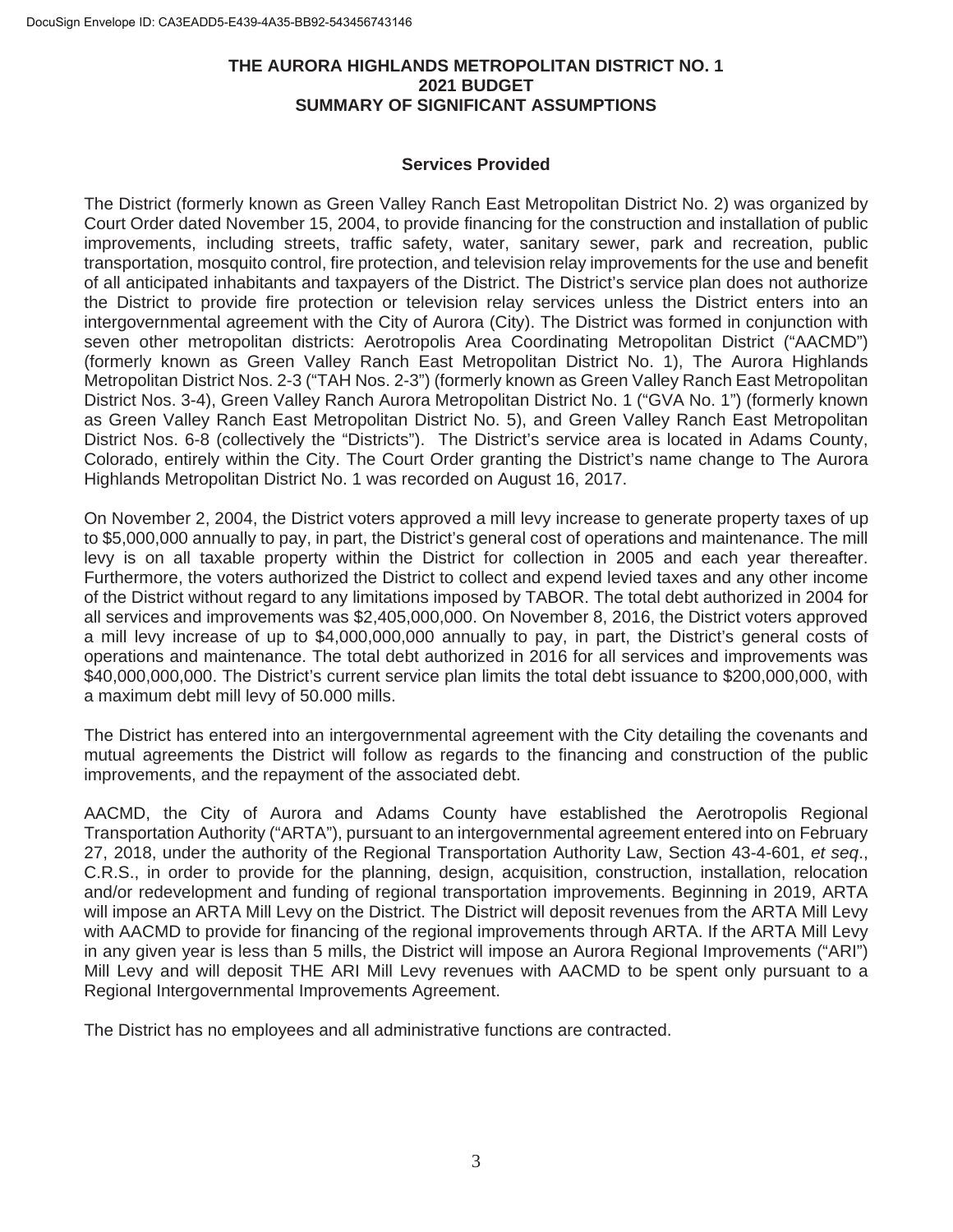#### **THE AURORA HIGHLANDS METROPOLITAN DISTRICT NO. 1 2021 BUDGET SUMMARY OF SIGNIFICANT ASSUMPTIONS**

#### **Services Provided** (Continued)

The District prepares its budget on the modified accrual basis of accounting in accordance with the requirements of Section 29-1-105, C.R.S., using its best estimates as of the date of the budget hearing. These estimates are based on expected conditions and its expected course of actions. The assumptions disclosed herein are those that the District believes are significant to the budget. There will usually be differences between the budget and actual result, because events and circumstances frequently do not occur as expected, and those differences may be material.

The budgets are in accordance with the TABOR Amendment limitation. Emergency reserves required under TABOR have been provided.

On November 21, 2019, the District, AACMD, TAH Nos. 2 and 3, and ATEC Metropolitan District Nos. 1 and 2 ("ATEC Nos. 1 and 2", and collectively with the District, AACMD and TAH Nos. 2 and 3, the "CAB Districts") formed The Aurora Highlands Community Authority Board ("CAB") pursuant to intergovernmental agreement to govern the relationships between and among the CAB Districts with respect to the financing, construction, and operation of public improvements within their combined service area. It is anticipated that one or more of the CAB Districts may enter into additional intergovernmental agreements concerning the financing, construction, and operation of public improvements benefiting the CAB Districts and their residents and owners.

#### **Revenues**

#### **Property Taxes**

Property taxes are levied by the District's Board of Directors. The levy is based on assessed valuations determined by the County Assessor generally as of January 1 of each year. The levy is normally set by December 15 by certification to the County Commissioners to put the tax lien on the individual properties as of January 1 of the following year. The County Treasurer collects the determined taxes during the ensuing calendar year. The taxes are payable by April or, if in equal installments, at the taxpayer's election, in February and June. Delinquent taxpayers are notified in August and generally sales of the tax liens on delinquent properties are held in November or December. The County Treasurer remits the taxes collected monthly to the District.

The calculation of the taxes levied is displayed on page 3 of the budget at the mill levy adopted by the District, which includes the ARTA mill levy (see below).

#### **Aurora Regional Transportation Authority Mill Levy**

ARTA imposes a mill levy of 5.000 mills for payment of the planning, design, acquisition, construction, installation, relocation and/or redevelopment and funding of regional transportation improvements as contemplated by ARTA (see "Services Provided" above). The District has agreed to levy an additional 0.556 mills due to a change in calculating the residential assessed valuation.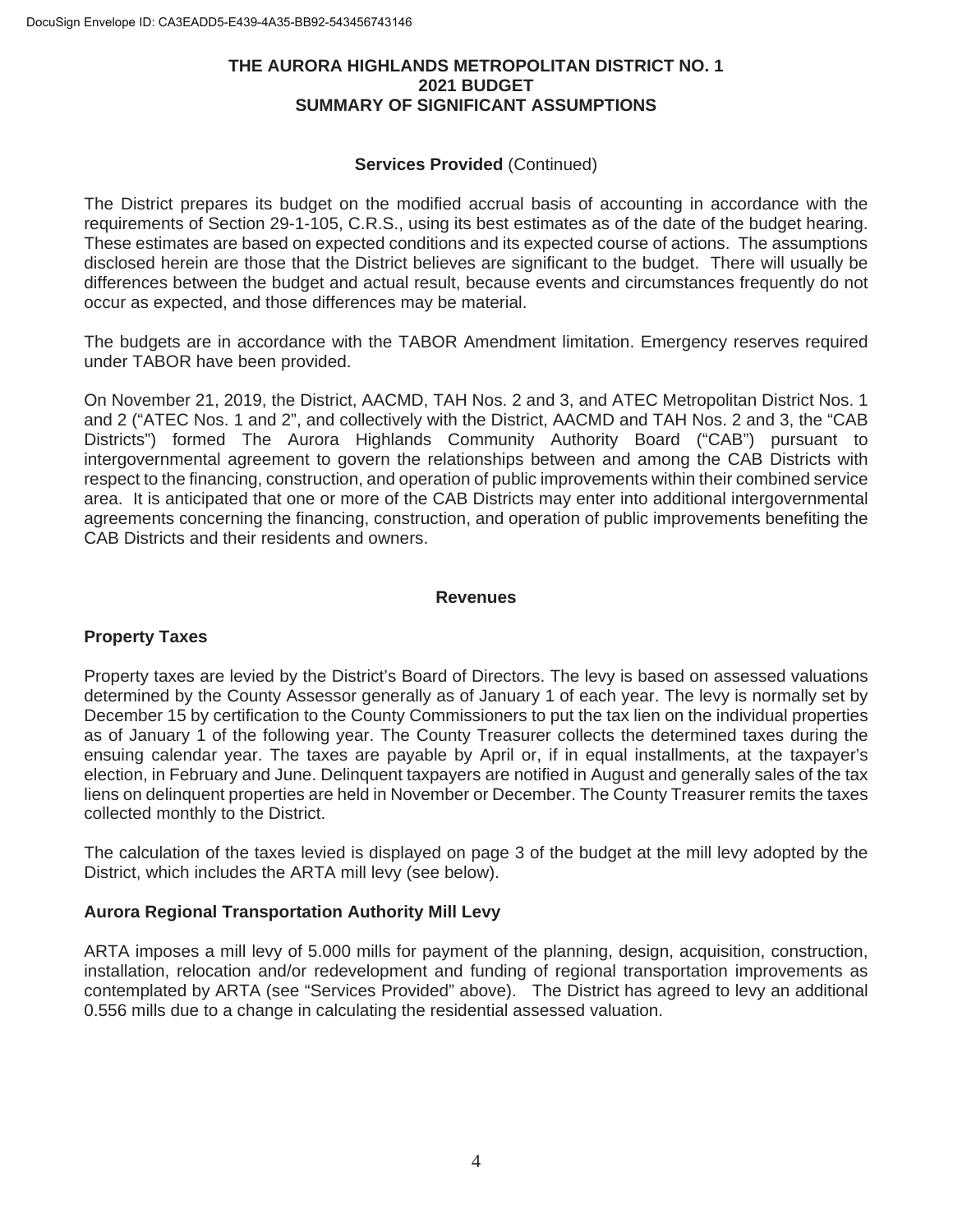#### **THE AURORA HIGHLANDS METROPOLITAN DISTRICT NO. 1 2021 BUDGET SUMMARY OF SIGNIFICANT ASSUMPTIONS**

#### **Revenues** (Continued)

#### **Specific Ownership Taxes**

Specific ownership taxes are set by the State and collected by the County Treasurer, primarily on vehicle licensing within the County as a whole. The specific ownership taxes are allocated by the County Treasurer to all taxing entities within the County. The budget assumes that the District's share will be equal to approximately 7% of the property taxes collected.

#### **Expenditures**

#### **Administrative Expenditures**

The District is a member of the CAB. The District will transfer its net General Fund revenues to the CAB. In return, the CAB will provide all of the administrative and operating expenditures, which include the services necessary to maintain the District's administrative viability such as legal, management, accounting, insurance, banking, and meeting expenses.

#### **County Treasurer's Fees**

County Treasurer's fees have been computed at 1.5% of property tax collections

#### **Debt and Leases**

The District has no outstanding debt. Additionally the District has no operating or capital leases.

#### **Reserves**

#### **Emergency Reserve**

TABOR requires local governments to establish Emergency Reserves. These reserves must be at least 3% of fiscal year spending. Since substantially all TABOR eligible funds received by the District are transferred to the CAB, which pays for the District's operations and maintenance costs, an Emergency Reserve is not reflected in the District's budget. It is reflected in the Emergency Reserve of the CAB.

**This information is an integral part of the accompanying budget.**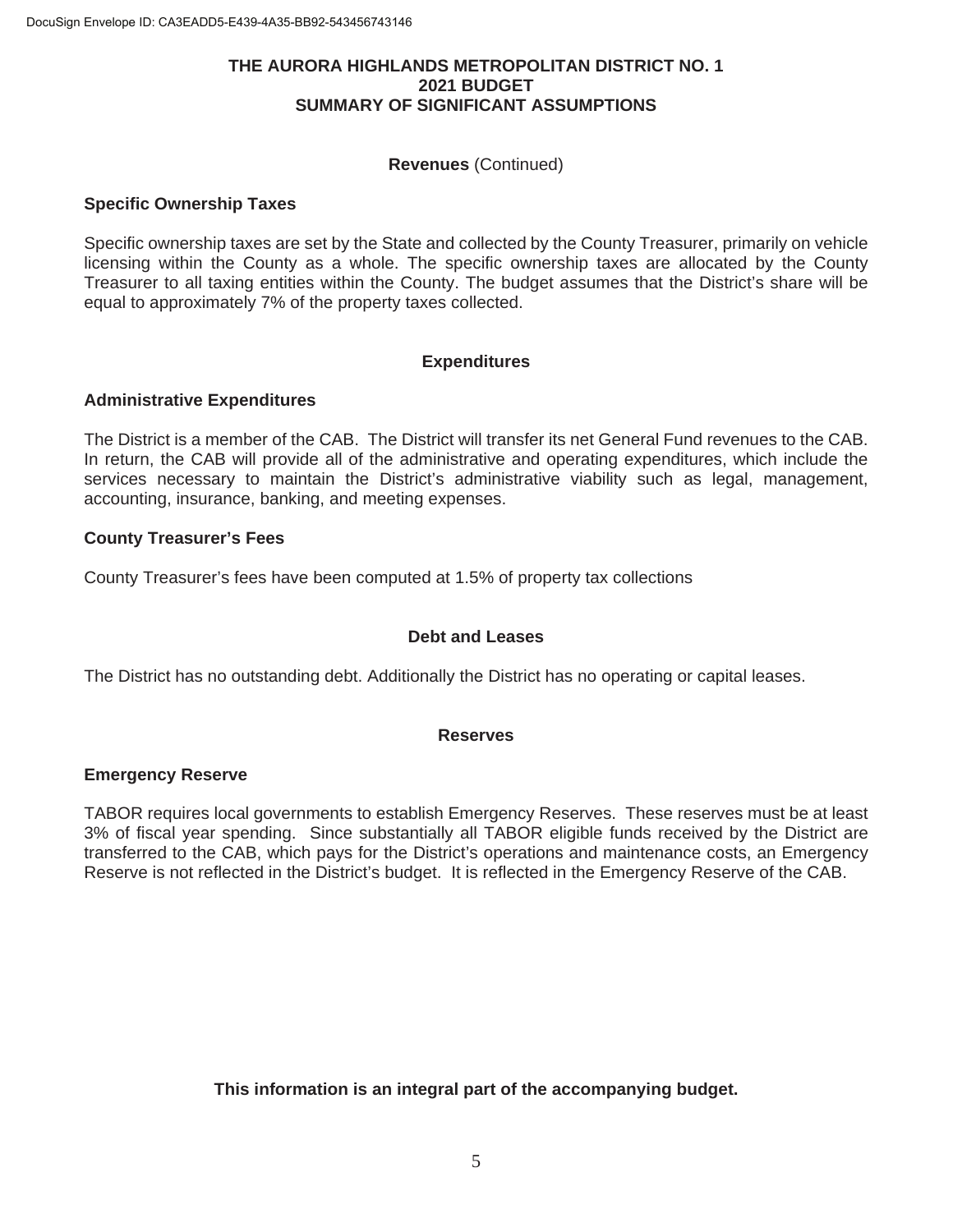# **EXHIBIT C Application for 2020 Audit Exemption**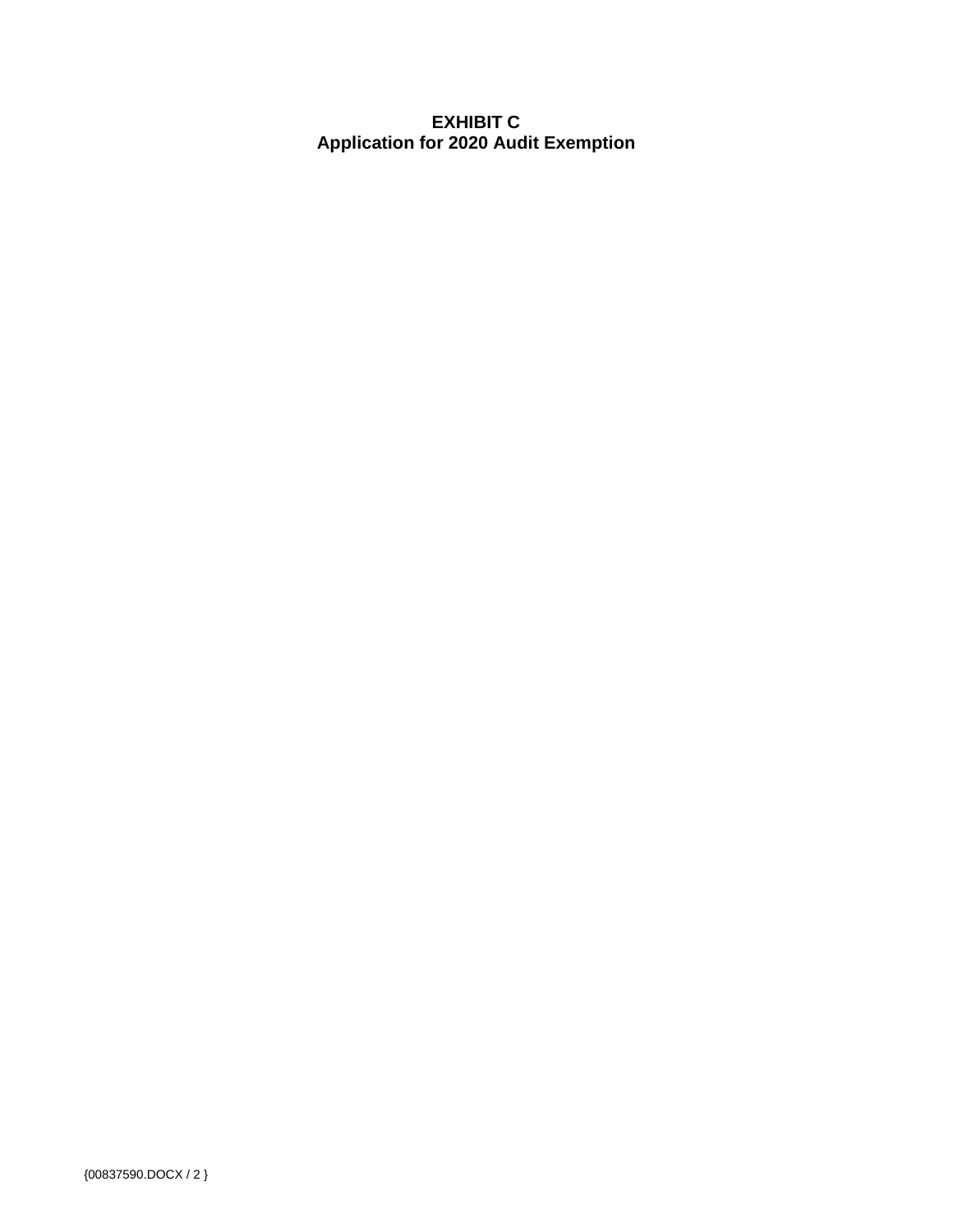# **APPLICATION FOR EXEMPTION FROM AUDIT**

# SHORT FORM

| <b>NAME OF GOVERNMENT</b>                 | The Aurora Highlands Metropolitan District No. 1 |  |  |  |  |
|-------------------------------------------|--------------------------------------------------|--|--|--|--|
| <b>ADDRESS</b>                            | 8390 E. Crescent Parkway                         |  |  |  |  |
|                                           | Suite 300                                        |  |  |  |  |
|                                           | Greenwood Village, CO 80111                      |  |  |  |  |
| <b>CONTACT PERSON</b>                     | Debra Sedgeley                                   |  |  |  |  |
| <b>PHONE</b>                              | 303-779-5710                                     |  |  |  |  |
| <b>EMAIL</b>                              | Debra.Sedgeley@claconnect.com                    |  |  |  |  |
| <b>FAX</b>                                | 303-779-0348                                     |  |  |  |  |
| <b>PART 1 - CERTIFICATION OF PREPARER</b> |                                                  |  |  |  |  |

**For the Year Ended 12/31/20 or fiscal year ended:**

**I certify that I am skilled in governmental accounting** and that the information in the application is complete and accurate, to the best of my knowledge.

| $ ,$ $ -  -  -  -$        |                                                                  |
|---------------------------|------------------------------------------------------------------|
| NAME:                     | Debra Sedgeley                                                   |
| <b>TITLE</b>              | <b>Accountant for the District</b>                               |
| FIRM NAME (if applicable) | <b>CliftonLarsonAllen LLP</b>                                    |
| <b>ADDRESS</b>            | 8390 E. Crescent Parkway, Suite 300, Greenwood Village, CO 80111 |
| <b>PHONE</b>              | 303-779-5710                                                     |
| <b>DATE PREPARED</b>      | March 7. 2021                                                    |

# PREPARER (SIGNATURE REQUIRED)

#### **SEE ATTACHED ACCOUNTANTS COMPILATION REPORT**

| Please indicate whether the following financial information is recorded<br><b>Lusing Governmental or Proprietary fund types</b> | <b>GOVERNMENTAL</b><br>(MODIFIED ACCRUAL BASIS) | <b>PROPRIETARY</b><br>(CASH OR BUDGETARY BASIS) |  |  |
|---------------------------------------------------------------------------------------------------------------------------------|-------------------------------------------------|-------------------------------------------------|--|--|
|                                                                                                                                 |                                                 |                                                 |  |  |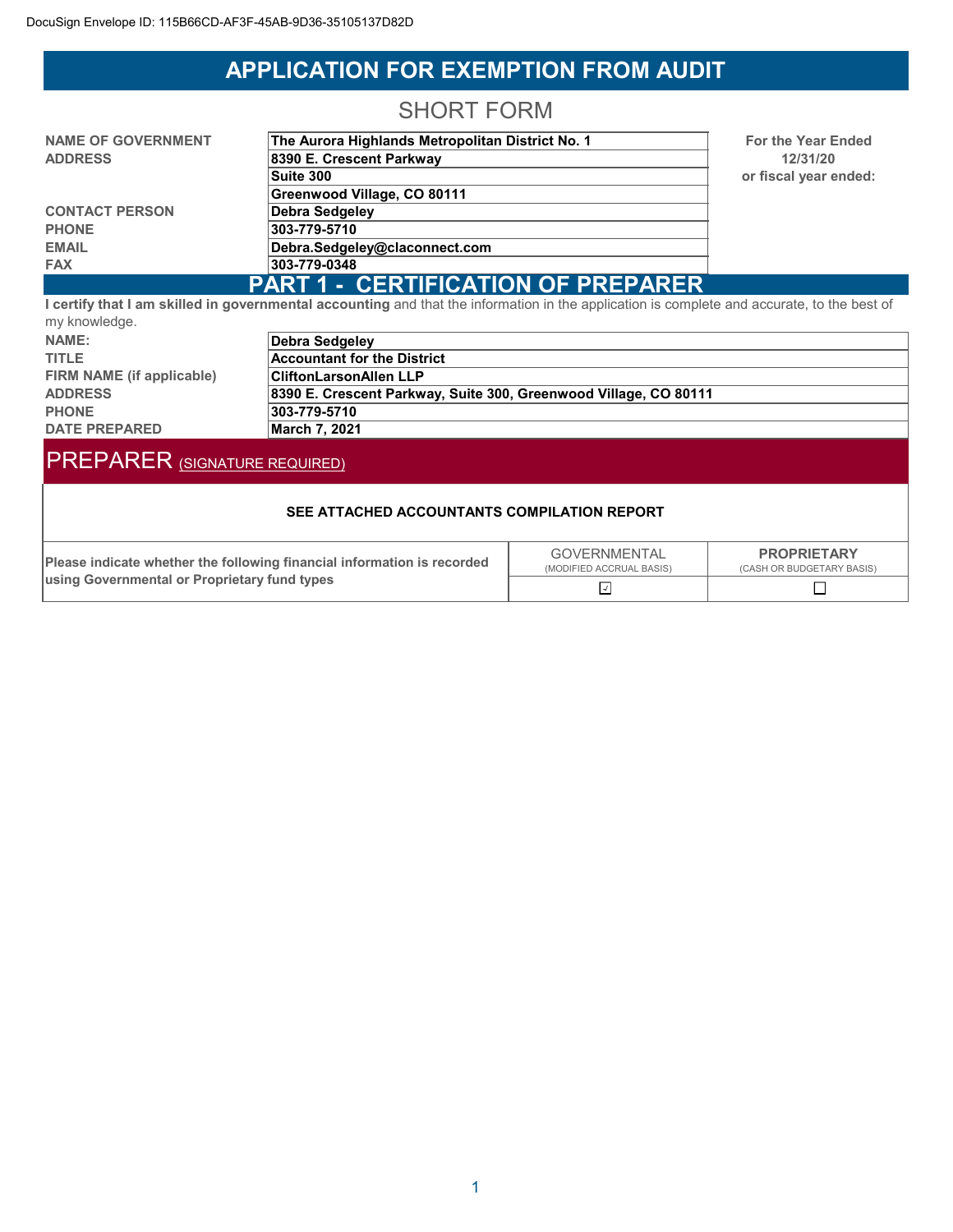# **PART 2 - REVENUE**

**REVENUE: All revenues for all funds must be reflected in this section, including proceeds from the sale of the government's land, building, and equipment, and proceeds from debt or lease transactions. Financial information will not include fund equity information.**

| Line#    |                                      |                           | <b>Description</b>                                      |                 | <b>Round to nearest Dollar</b> | <b>Please use this</b> |
|----------|--------------------------------------|---------------------------|---------------------------------------------------------|-----------------|--------------------------------|------------------------|
| $2 - 1$  | Taxes:                               | <b>Property</b>           | (report mills levied in Question 10-6)                  | \$              | 8,365                          | space to provide       |
| $2 - 2$  |                                      | <b>Specific ownership</b> |                                                         | $\overline{\$}$ | 605                            | any necessary          |
| $2 - 3$  |                                      | Sales and use             |                                                         | $\overline{\$}$ |                                | explanations           |
| $2 - 4$  |                                      | Other (specify):          |                                                         | $\overline{\$}$ | $\overline{\phantom{a}}$       |                        |
| $2 - 5$  | Licenses and permits                 |                           |                                                         | \$              | $\blacksquare$                 |                        |
| $2 - 6$  | Intergovernmental:                   |                           | Grants                                                  | $\overline{\$}$ | Ξ.                             |                        |
| $2 - 7$  |                                      |                           | <b>Conservation Trust Funds (Lottery)</b>               | $\overline{\$}$ | $\blacksquare$                 |                        |
| $2 - 8$  |                                      |                           | <b>Highway Users Tax Funds (HUTF)</b>                   | $\overline{\$}$ | Ξ.                             |                        |
| $2 - 9$  |                                      |                           | Other (specify):                                        | $\overline{\$}$ | Ξ.                             |                        |
| $2 - 10$ | <b>Charges for services</b>          |                           |                                                         | $\overline{\$}$ | -                              |                        |
| $2 - 11$ | <b>Fines and forfeits</b>            |                           |                                                         | $\overline{\$}$ | ۰                              |                        |
| $2 - 12$ | <b>Special assessments</b>           |                           |                                                         | $\overline{\$}$ | Ξ.                             |                        |
| $2 - 13$ | <b>Investment income</b>             |                           |                                                         | $\overline{\$}$ | Ξ.                             |                        |
| $2 - 14$ | <b>Charges for utility services</b>  |                           |                                                         | \$              | Ξ.                             |                        |
| $2 - 15$ | Debt proceeds                        |                           | (should agree with line 4-4, column 2)                  | \$              | Ξ.                             |                        |
| $2 - 16$ | Lease proceeds                       |                           |                                                         | \$              | Ξ.                             |                        |
| $2 - 17$ | <b>Developer Advances received</b>   |                           | (should agree with line 4-4)                            | \$              | Ξ.                             |                        |
| $2 - 18$ | Proceeds from sale of capital assets |                           |                                                         | \$              | Ξ.                             |                        |
| $2 - 19$ | Fire and police pension              |                           |                                                         | \$              | Ξ.                             |                        |
| $2 - 20$ | <b>Donations</b>                     |                           |                                                         | \$              | Ξ.                             |                        |
| $2 - 21$ | Other (specify):                     |                           |                                                         | \$              | $\blacksquare$                 |                        |
| $2 - 22$ |                                      |                           |                                                         | $\overline{\$}$ | -                              |                        |
| $2 - 23$ |                                      |                           |                                                         | $\overline{\$}$ | Ξ.                             |                        |
| $2 - 24$ |                                      |                           | <b>TOTAL REVENUE \$</b><br>(add lines 2-1 through 2-23) |                 | 8,970                          |                        |

# **PART 3 - EXPENDITURES/EXPENSES**

**EXPENDITURES: All expenditures for all funds must be reflected in this section, including the purchase of capital assets and principal and interest payments on long-term debt. Financial information will not include fund equity information.**

| Line#    | <b>Description</b>                                      |                                   | <b>Round to nearest Dollar</b> |                          | <b>Please use this</b> |
|----------|---------------------------------------------------------|-----------------------------------|--------------------------------|--------------------------|------------------------|
| $3 - 1$  | <b>Administrative</b>                                   |                                   | \$                             | 125                      | space to provide       |
| $3 - 2$  | <b>Salaries</b>                                         |                                   | \$                             | $\blacksquare$           | any necessary          |
| $3 - 3$  | <b>Payroll taxes</b>                                    |                                   | \$                             | ۰                        | explanations           |
| $3 - 4$  | <b>Contract services</b>                                |                                   | \$                             | $\blacksquare$           |                        |
| $3 - 5$  | <b>Employee benefits</b>                                |                                   | \$                             | Ξ.                       |                        |
| $3-6$    | Insurance                                               |                                   | \$                             | Ξ.                       |                        |
| $3 - 7$  | <b>Accounting and legal fees</b>                        |                                   | \$                             | Ξ.                       |                        |
| $3 - 8$  | <b>Repair and maintenance</b>                           |                                   | \$                             | ۰                        |                        |
| $3 - 9$  | <b>Supplies</b>                                         |                                   | $\overline{\$}$                | Ξ.                       |                        |
| $3 - 10$ | Utilities and telephone                                 |                                   | \$                             | Ξ.                       |                        |
| $3 - 11$ | <b>Fire/Police</b>                                      |                                   | $\overline{\$}$                | Ξ.                       |                        |
| $3 - 12$ | <b>Streets and highways</b>                             |                                   | $\overline{\$}$                | -                        |                        |
| $3 - 13$ | <b>Public health</b>                                    |                                   | \$                             | Ξ.                       |                        |
| $3 - 14$ | Capital outlay                                          |                                   | $\overline{\$}$                | $\blacksquare$           |                        |
| $3 - 15$ | <b>Utility operations</b>                               |                                   | \$                             | Ξ.                       |                        |
| $3 - 16$ | <b>Culture and recreation</b>                           |                                   | \$                             | -                        |                        |
| $3 - 17$ | Debt service principal                                  | (should agree with Part 4)        | \$                             | $\overline{\phantom{0}}$ |                        |
| $3 - 18$ | Debt service interest                                   |                                   | \$                             | Ξ.                       |                        |
| $3 - 19$ | <b>Repayment of Developer Advance Principal</b>         | (should agree with line 4-4)      | \$                             | Ξ.                       |                        |
| $3 - 20$ | <b>Repayment of Developer Advance Interest</b>          |                                   | \$                             | Ξ.                       |                        |
| $3 - 21$ | Contribution to pension plan                            | (should agree to line 7-2) $\int$ |                                | Ξ.                       |                        |
| $3 - 22$ | <b>Contribution to Fire &amp; Police Pension Assoc.</b> | (should agree to line 7-2)        | -\$                            |                          |                        |
| $3 - 23$ | Other (specify): Intergovernmental transfers            |                                   | \$                             | 8,845                    |                        |
| $3 - 24$ |                                                         |                                   | \$                             | Ξ.                       |                        |
| $3 - 25$ |                                                         |                                   | \$                             |                          |                        |
| $3 - 26$ |                                                         |                                   |                                | 8,970                    |                        |

If TOTAL REVENUE (Line 2-24) or TOTAL EXPENDITURES (Line 3-26) are GREATER than \$100,000 - **STOP**. You may not use this form. Please use the "Application for Exemption from Audit - LONG FORM".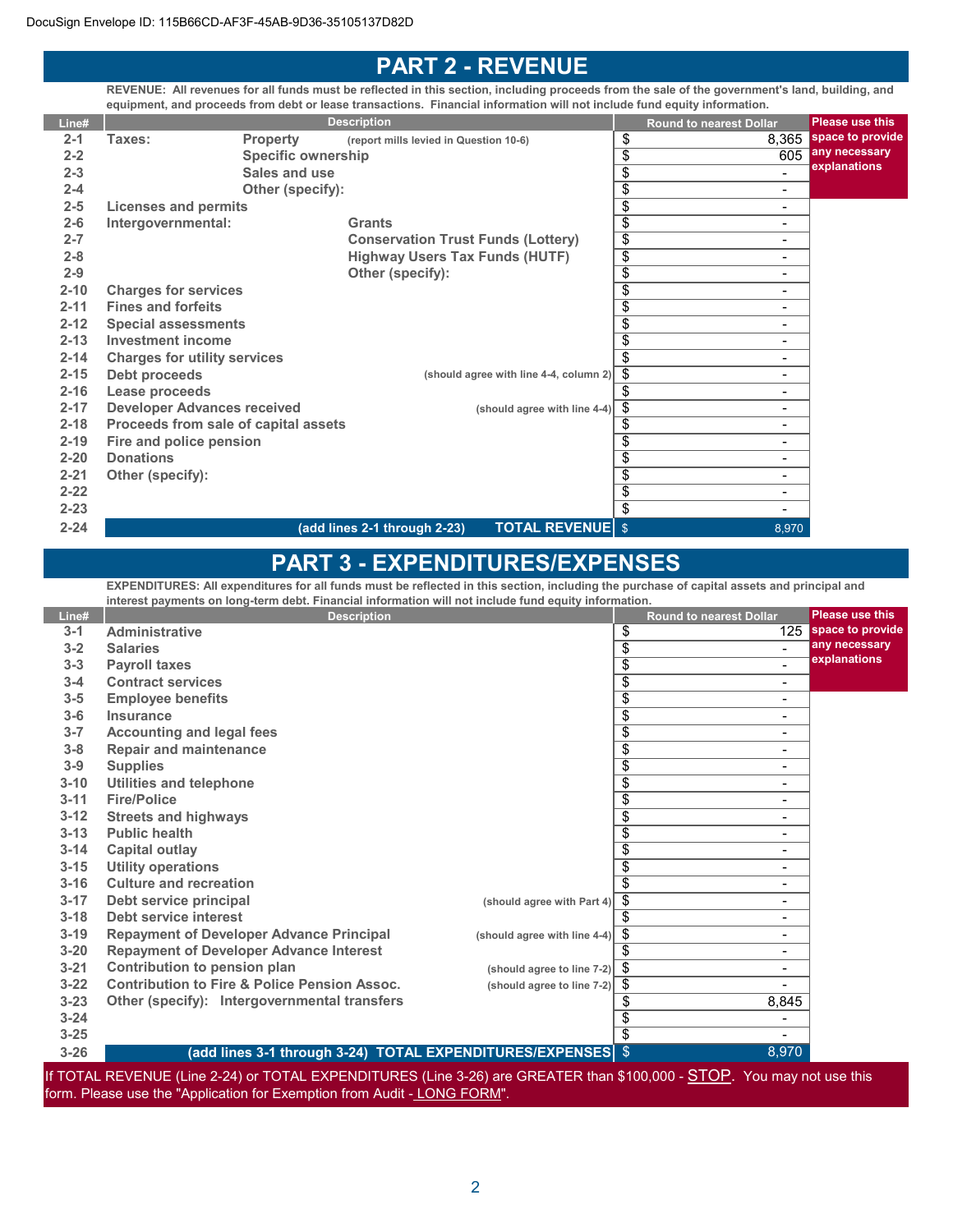|                    | <b>PART 4 - DEBT OUTSTANDING, ISSUED, AND RETIRED</b>                                                             |                                             |                                   |                                |                                             |
|--------------------|-------------------------------------------------------------------------------------------------------------------|---------------------------------------------|-----------------------------------|--------------------------------|---------------------------------------------|
| $4 - 1$            | Please answer the following questions by marking the appropriate boxes.<br>Does the entity have outstanding debt? |                                             |                                   | <b>Yes</b>                     | <b>No</b><br>$\overline{\mathcal{L}}$       |
|                    | If Yes, please attach a copy of the entity's Debt Repayment Schedule.                                             |                                             |                                   |                                |                                             |
| $4 - 2$            | Is the debt repayment schedule attached? If no, MUST explain:                                                     |                                             |                                   | П                              | П                                           |
|                    | N/A                                                                                                               |                                             |                                   |                                |                                             |
|                    |                                                                                                                   |                                             |                                   |                                |                                             |
| $4 - 3$            | Is the entity current in its debt service payments? If no, MUST explain:                                          |                                             |                                   | П                              | П                                           |
|                    | N/A                                                                                                               |                                             |                                   |                                |                                             |
|                    |                                                                                                                   |                                             |                                   |                                |                                             |
| $4 - 4$            | Please complete the following debt schedule, if applicable:                                                       |                                             |                                   |                                |                                             |
|                    | (please only include principal amounts)(enter all amount as positive                                              | <b>Outstanding at</b><br>end of prior year* | <b>Issued during</b><br>vear      | <b>Retired during</b><br>vear  | <b>Outstanding at</b><br>year-end           |
|                    | numbers)                                                                                                          |                                             |                                   |                                |                                             |
|                    | <b>General obligation bonds</b>                                                                                   | \$<br>$\blacksquare$                        | \$<br>$\blacksquare$              | \$<br>$\overline{\phantom{0}}$ | \$<br>$\blacksquare$                        |
|                    | Revenue bonds                                                                                                     | \$                                          | \$                                | \$                             | \$                                          |
|                    | Notes/Loans                                                                                                       | \$                                          | \$                                | $\overline{\$}$                | $\overline{\$}$<br>$\blacksquare$           |
|                    | Leases                                                                                                            | \$                                          | \$                                | \$                             | \$<br>$\blacksquare$                        |
|                    | <b>Developer Advances</b>                                                                                         | \$<br>$\blacksquare$                        | $\overline{\$}$<br>$\blacksquare$ | $\overline{\$}$<br>Ξ.          | $\overline{\$}$<br>$\blacksquare$           |
|                    | Other (specify):                                                                                                  | $\overline{\$}$<br>$\blacksquare$           | \$<br>$\blacksquare$              | $\overline{\$}$<br>÷           | $\overline{\$}$<br>$\overline{\phantom{a}}$ |
|                    | <b>TOTAL</b>                                                                                                      | \$                                          | \$                                | \$                             | \$                                          |
|                    |                                                                                                                   | *must tie to prior year ending balance      |                                   |                                |                                             |
|                    | Please answer the following questions by marking the appropriate boxes.                                           |                                             |                                   | <b>Yes</b><br>⊡                | <b>No</b><br>$\Box$                         |
| $4 - 5$<br>If yes: | Does the entity have any authorized, but unissued, debt?<br>How much?                                             | \$                                          | 54,405,000,000                    |                                |                                             |
|                    | Date the debt was authorized:                                                                                     | 11/2/04 and 11/18/16                        |                                   |                                |                                             |
| $4 - 6$            | Does the entity intend to issue debt within the next calendar year?                                               |                                             |                                   | П                              | $\backsim$                                  |
| If yes:            | How much?                                                                                                         | \$                                          | $\sim$                            |                                |                                             |
| $4 - 7$            | Does the entity have debt that has been refinanced that it is still responsible for?                              |                                             |                                   | П                              | $\overline{\phantom{a}}$                    |
| If yes:            | What is the amount outstanding?                                                                                   |                                             |                                   |                                |                                             |
| $4-8$              | Does the entity have any lease agreements?                                                                        | П                                           | $\overline{\mathcal{L}}$          |                                |                                             |
| If yes:            | What is being leased?                                                                                             |                                             |                                   |                                |                                             |
|                    | What is the original date of the lease?                                                                           |                                             |                                   |                                |                                             |
|                    | Number of years of lease?                                                                                         |                                             |                                   | $\Box$                         | $\Box$                                      |
|                    | Is the lease subject to annual appropriation?                                                                     | \$                                          |                                   |                                |                                             |
|                    | What are the annual lease payments?<br>Please use this space to provide any explanations or comments:             |                                             |                                   |                                |                                             |

|         | <b>PART 5 - CASH AND INVESTMENTS</b>                                                                                                 |            |               |                          |
|---------|--------------------------------------------------------------------------------------------------------------------------------------|------------|---------------|--------------------------|
|         | Please provide the entity's cash deposit and investment balances.                                                                    |            | <b>Amount</b> | <b>Total</b>             |
| $5-1$   | <b>YEAR-END Total of ALL Checking and Savings Accounts</b>                                                                           |            | \$            |                          |
| $5-2$   | <b>Certificates of deposit</b>                                                                                                       |            | \$            |                          |
|         | <b>Total Cash Deposits</b>                                                                                                           |            |               | \$                       |
|         | Investments (if investment is a mutual fund, please list underlying investments):                                                    |            |               |                          |
|         |                                                                                                                                      |            | \$            |                          |
| $5-3$   |                                                                                                                                      |            | \$            |                          |
|         |                                                                                                                                      |            | \$            |                          |
|         |                                                                                                                                      |            | \$            |                          |
|         | <b>Total Investments</b>                                                                                                             |            |               | \$                       |
|         | <b>Total Cash and Investments</b>                                                                                                    |            |               | \$                       |
|         | Please answer the following questions by marking in the appropriate boxes                                                            | <b>Yes</b> | <b>No</b>     | N/A                      |
| $5 - 4$ | Are the entity's Investments legal in accordance with Section 24-75-601, et.<br>seq., C.R.S.?                                        | П          |               | $\sqrt{ }$               |
| $5-5$   | Are the entity's deposits in an eligible (Public Deposit Protection Act) public<br>depository (Section 11-10.5-101, et seq. C.R.S.)? | $\Box$     |               | $\overline{\mathcal{L}}$ |
|         | If no, MUST use this space to provide any explanations:                                                                              |            |               |                          |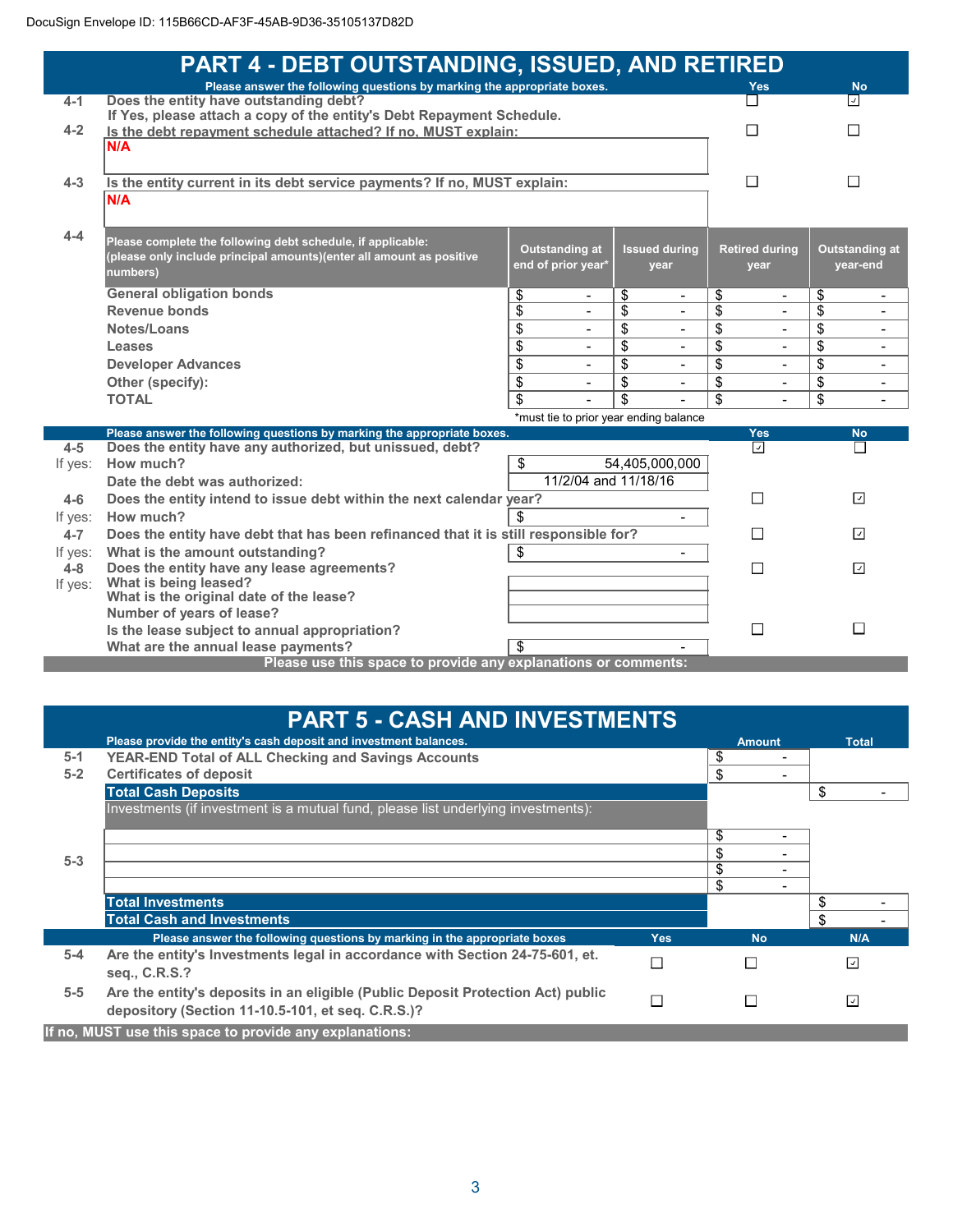| <b>PART 6 - CAPITAL ASSETS</b> |                                                                                                                                      |    |                                               |    |                                                      |                                    |                            |
|--------------------------------|--------------------------------------------------------------------------------------------------------------------------------------|----|-----------------------------------------------|----|------------------------------------------------------|------------------------------------|----------------------------|
|                                | Please answer the following questions by marking in the appropriate boxes.                                                           |    |                                               |    |                                                      | <b>Yes</b>                         | <b>No</b>                  |
| $6-1$                          | Does the entity have capital assets?                                                                                                 |    |                                               |    |                                                      |                                    | ⊡                          |
| $6 - 2$                        | Has the entity performed an annual inventory of capital assets in accordance with Section<br>29-1-506, C.R.S.,? If no, MUST explain: |    |                                               | П  |                                                      |                                    |                            |
|                                | N/A                                                                                                                                  |    |                                               |    |                                                      |                                    |                            |
| $6 - 3$                        | Complete the following capital assets table:                                                                                         |    | <b>Balance -</b><br>beginning of the<br>year* |    | <b>Additions (Must)</b><br>be included in<br>Part 3) | <b>Deletions</b>                   | Year-End<br><b>Balance</b> |
|                                | Land                                                                                                                                 | \$ |                                               | \$ |                                                      | \$<br>$\overline{\phantom{0}}$     | \$                         |
|                                | <b>Buildings</b>                                                                                                                     | \$ | $\overline{\phantom{0}}$                      | \$ |                                                      | \$<br>$\qquad \qquad \blacksquare$ | \$                         |
|                                | <b>Machinery and equipment</b>                                                                                                       | \$ | $\overline{\phantom{0}}$                      | \$ |                                                      | \$<br>$\overline{\phantom{0}}$     | \$                         |
|                                | <b>Furniture and fixtures</b>                                                                                                        | \$ | $\overline{\phantom{0}}$                      | \$ | -                                                    | \$<br>$\overline{\phantom{0}}$     | \$                         |
|                                | <b>Infrastructure</b>                                                                                                                | \$ | $\overline{\phantom{0}}$                      | \$ |                                                      | \$<br>$\overline{\phantom{0}}$     | \$                         |
|                                | <b>Construction In Progress (CIP)</b>                                                                                                | \$ | $\blacksquare$                                | \$ | ۰                                                    | \$<br>$\overline{\phantom{0}}$     | \$                         |
|                                | Other (explain):                                                                                                                     | \$ | $\overline{\phantom{0}}$                      | \$ |                                                      | \$<br>$\overline{\phantom{0}}$     | \$                         |
|                                | <b>Accumulated Depreciation</b>                                                                                                      | \$ |                                               | \$ |                                                      | \$<br>-                            | \$                         |
|                                | <b>TOTAL</b>                                                                                                                         | \$ |                                               | \$ |                                                      | \$<br>٠                            | \$                         |

**Please use this space to provide any explanations or comments:**

|         | <b>PART 7 - PENSION INFORMATION</b>                                                   |  |  |     |                          |  |
|---------|---------------------------------------------------------------------------------------|--|--|-----|--------------------------|--|
|         | Please answer the following questions by marking in the appropriate boxes.            |  |  | Yes | <b>No</b>                |  |
| $7-1$   | Does the entity have an "old hire" firemen's pension plan?                            |  |  |     | ⊡                        |  |
| $7 - 2$ | Does the entity have a volunteer firemen's pension plan?                              |  |  |     | $\overline{\mathcal{L}}$ |  |
| If yes: | Who administers the plan?                                                             |  |  |     |                          |  |
|         | Indicate the contributions from:                                                      |  |  |     |                          |  |
|         | Tax (property, SO, sales, etc.):                                                      |  |  |     |                          |  |
|         | State contribution amount:                                                            |  |  |     |                          |  |
|         | Other (gifts, donations, etc.):                                                       |  |  |     |                          |  |
|         | <b>TOTAL</b><br>S                                                                     |  |  |     |                          |  |
|         | What is the monthly benefit paid for 20 years of service per retiree as of Jan<br>\$. |  |  |     |                          |  |
|         | Please use this space to provide any explanations or comments:                        |  |  |     |                          |  |

|         | <b>PART 8 - BUDGET INFORMATION</b>                                                                                                    |                          |           |     |  |  |
|---------|---------------------------------------------------------------------------------------------------------------------------------------|--------------------------|-----------|-----|--|--|
|         | Please answer the following questions by marking in the appropriate boxes.                                                            | Yes:                     | <b>No</b> | N/A |  |  |
| $8 - 1$ | Did the entity file a budget with the Department of Local Affairs for the<br>current year in accordance with Section 29-1-113 C.R.S.? | $\vert \downarrow \vert$ |           |     |  |  |
| $8 - 2$ | Did the entity pass an appropriations resolution, in accordance with Section<br>29-1-108 C.R.S.? If no, MUST explain:                 | ان                       |           |     |  |  |

**If yes: Please indicate the amount budgeted for each fund for the year reported:**

| <b>Fund Name</b> | <b>Budgeted Expenditures/Expenses</b> |
|------------------|---------------------------------------|
| General Fund     | \$9.830                               |
|                  |                                       |
|                  |                                       |
|                  |                                       |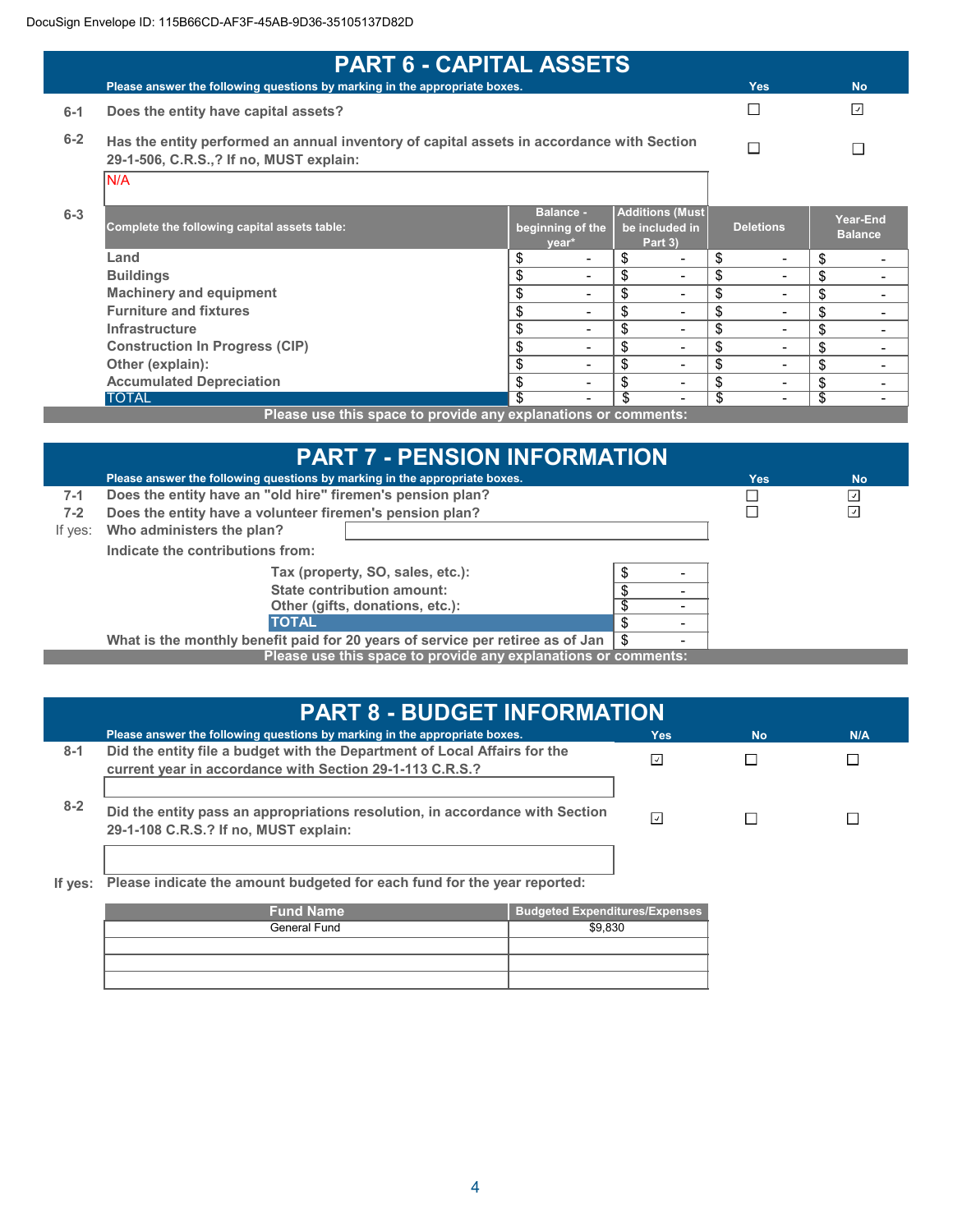|          | <b>PART 9 - TAXPAYER'S BILL OF RIGHTS (TABOR)</b>                                                                                             |                          |                          |
|----------|-----------------------------------------------------------------------------------------------------------------------------------------------|--------------------------|--------------------------|
|          | Please answer the following question by marking in the appropriate box                                                                        | Yes                      | <b>No</b>                |
| $9 - 1$  | Is the entity in compliance with all the provisions of TABOR [State Constitution, Article X, Section 20(5)]?                                  | ⊡                        |                          |
|          | Note: An election to exempt the government from the spending limitations of TABOR does not exempt the government from the 3 percent emergency |                          | $\mathsf{L}$             |
|          | reserve requirement. All governments should determine if they meet this requirement of TABOR.                                                 |                          |                          |
|          | If no, MUST explain:                                                                                                                          |                          |                          |
|          |                                                                                                                                               |                          |                          |
|          | <b>PART 10 - GENERAL INFORMATION</b>                                                                                                          |                          |                          |
|          | Please answer the following questions by marking in the appropriate boxes.                                                                    | Yes                      | <b>No</b>                |
|          | Is this application for a newly formed governmental entity?                                                                                   | $\mathbf{L}$             | ⊡                        |
| $10-1$   |                                                                                                                                               |                          |                          |
| If yes:  | Date of formation:                                                                                                                            |                          |                          |
| $10-2$   | Has the entity changed its name in the past or current year?                                                                                  | П                        | ☑                        |
|          |                                                                                                                                               |                          |                          |
|          |                                                                                                                                               |                          |                          |
| If yes:  | Please list the NEW name & PRIOR name:                                                                                                        |                          |                          |
|          |                                                                                                                                               |                          |                          |
| $10-3$   | Is the entity a metropolitan district?                                                                                                        | ⊡                        | П                        |
|          | Please indicate what services the entity provides:                                                                                            |                          |                          |
|          | See below                                                                                                                                     |                          |                          |
| $10 - 4$ | Does the entity have an agreement with another government to provide services?                                                                | $\overline{\mathcal{L}}$ | П                        |
| If yes:  | List the name of the other governmental entity and the services provided:                                                                     |                          |                          |
|          | See below                                                                                                                                     |                          |                          |
| $10 - 5$ | Has the district filed a Title 32, Article 1 Special District Notice of Inactive Status during                                                | П                        | $\overline{\phantom{a}}$ |
| If yes:  | <b>Date Filed:</b>                                                                                                                            |                          |                          |
|          |                                                                                                                                               |                          |                          |
| $10 - 6$ | Does the entity have a certified Mill Levy?                                                                                                   | $\overline{\phantom{a}}$ | П                        |
| If yes:  |                                                                                                                                               |                          |                          |
|          | Please provide the following mills levied for the year reported (do not report \$ amounts):                                                   |                          |                          |
|          | <b>Bond Redemption mills</b>                                                                                                                  |                          | 0.000                    |
|          |                                                                                                                                               |                          |                          |

| <b>Bond Redemption mills</b>                                   | 0.000  |
|----------------------------------------------------------------|--------|
| <b>General/Other mills</b>                                     | 75.833 |
| Total mills                                                    | 75.833 |
| Please use this space to provide any explanations or comments: |        |

10-3: Street improvements, water, sanitary and storm sewer, park and recreation, mosquito control, public transportation, an+A301d traffic and safety control.

10-4: The District was formed in conjunction with The Aurora Highlands Metropolitan District Nos. 2 and 3 (TAH Districts). TAH Districts, together with the Aerotropolis Area Coordinating Metrpolitan District and the ATEC Metropolitan District Nos. 1-2 formed The Aurora Highlands Community Authority Board (CAB) pursuant to an intergovernmental agreement to govern the relationships between and among the CAB Districts with respect to the financing, construction, and operation of public improvements within their combined service areas.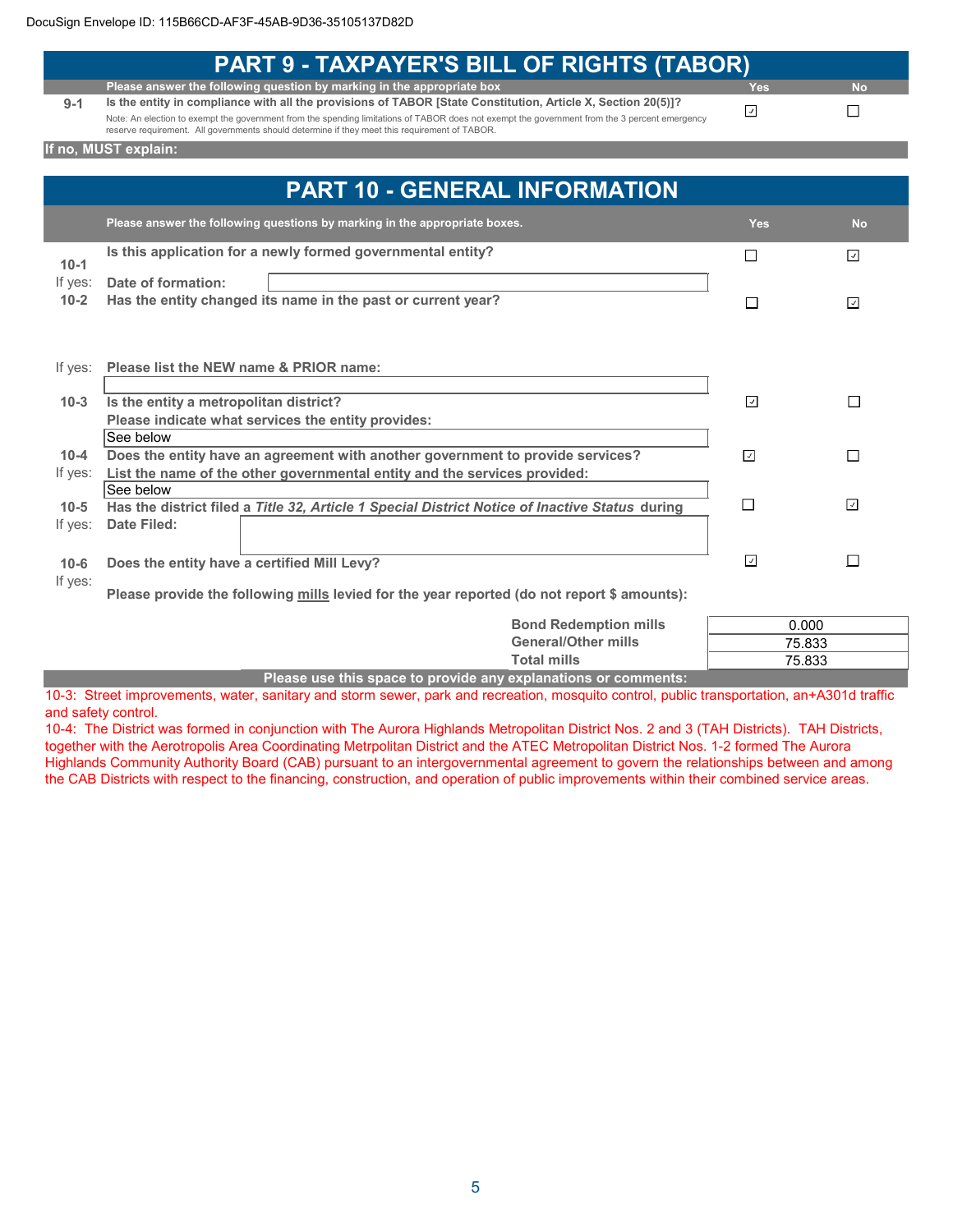| PART 11 - GOVERNING BODY APPROVAL'                                                         |            |           |
|--------------------------------------------------------------------------------------------|------------|-----------|
| The Please answer the following question by marking in the appropriate box                 | <b>YES</b> | <b>NO</b> |
| If you plan to submit this form electronically, have you read the new Electronic Signature | ⊓          |           |

**12-1 If you it is form electronically, have you read the new Electronic Signature Policy?**

# **Office of the State Auditor — Local Government Division - Exemption Form Electronic Signatures Policy and Procedure**

# **Policy - Requirements**

The Office of the State Auditor Local Government Audit Division may accept an electronic submission of an application for exemption from audit that includes governing board signatures obtained through a program such as Docusign or Echosign. Required elements and safeguards are as follows:

• The preparer of the application is responsible for obtaining board signatures that comply with the requirement in Section 29-1-604 (3), C.R.S., that states the application shall be personally reviewed, approved, and signed by a majority of the members of the governing body.

• The application must be accompanied by the signature history document created by the electronic signature software. The signature history document must show when the document was created and when the document was emailed to the various parties, and include the dates the individual board members signed the document. The signature history must also show the individuals' email addresses and IP address.

• Office of the State Auditor staff will not coordinate obtaining signatures.

**The application for exemption from audit form created by our office includes a section for governing body approval. Local governing boards note their approval and submit the application through one of the following three methods:** 

1) Submit the application in hard copy via the US Mail including original signatures.

2) Submit the application electronically via email and either,

a. Include a copy of an adopted resolution that documents formal approval by the Board, **or**

b. Include electronic signatures obtained through a software program such as Docusign or Echosign in accordance with the requirements noted above.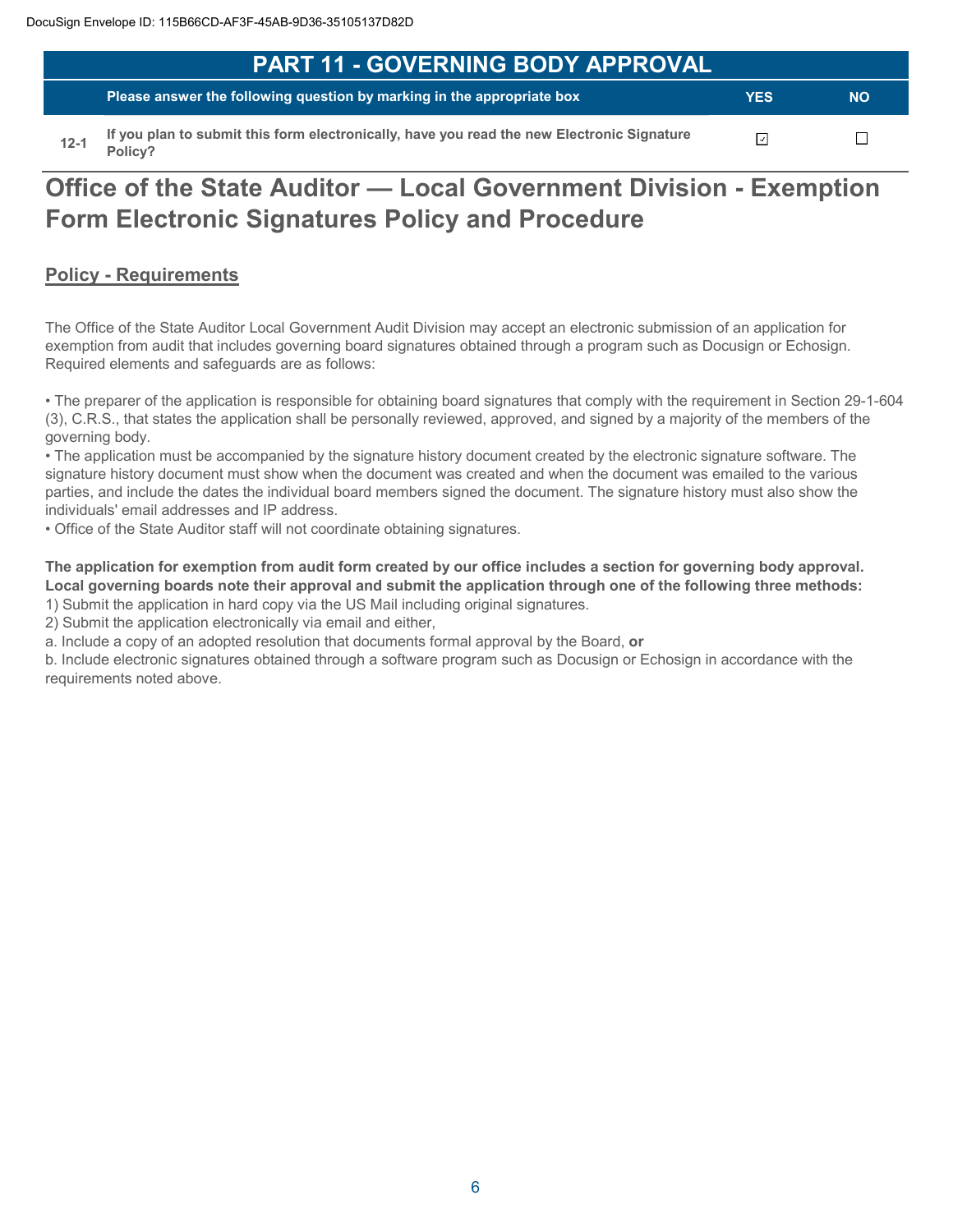|                               | Print the names of ALL members of | A MAJORITY of the members of the governing body must complete and sign in the column below. |
|-------------------------------|-----------------------------------|---------------------------------------------------------------------------------------------|
|                               | current governing body below.     |                                                                                             |
|                               | <b>Print Board Member's Name</b>  | I, Matthew Hopper, attest I am a duly elected or appointed board member, and that I         |
| <b>Board</b>                  |                                   | have personally reviewed and approve this application for exemption from audit.             |
| <b>Member</b>                 |                                   | Signed<br>112                                                                               |
| 1                             |                                   | 3/8/2021<br>Date:                                                                           |
|                               | <b>Matthew Hopper</b>             | My term Expires: May 2022                                                                   |
|                               |                                   |                                                                                             |
|                               | <b>Print Board Member's Name</b>  | I, Carla Ferreira, attest I am a duly elected or appointed board member, and that I         |
|                               |                                   | have personally reviewed and approve this application for exemption from audit.             |
| <b>Board</b>                  |                                   |                                                                                             |
| <b>Member</b>                 |                                   | <b>Signed</b><br>3/9/2021                                                                   |
| $\overline{2}$                | <b>Carla Ferreira</b>             | Date:                                                                                       |
|                               |                                   | My term Expires: May 2022                                                                   |
|                               |                                   |                                                                                             |
|                               | <b>Print Board Member's Name</b>  | I, Michael Sheldon, attest I am a duly elected or appointed board member, and that I        |
| <b>Board</b>                  |                                   | have personally reviewed and approve this application for exemption from audit.             |
| <b>Member</b>                 |                                   | Docusigned by:<br>Adicle as 1. Shelldon<br><b>Signed</b>                                    |
| 3                             |                                   | 3/8/202<br>Date:                                                                            |
|                               | <b>Michael Sheldon</b>            | My term Expires: May 2023                                                                   |
|                               |                                   |                                                                                             |
|                               | <b>Print Board Member's Name</b>  | I, Cindy Shearon, attest I am a duly elected or appointed board member, and that I          |
|                               |                                   | have personally reviewed and approve this application for exemption from audit.             |
| <b>Board</b>                  |                                   | Signed                                                                                      |
| <b>Member</b>                 |                                   | Date:                                                                                       |
| 4                             | <b>Cindy Shearon</b>              | My term Expires: May 2023                                                                   |
|                               |                                   |                                                                                             |
|                               | <b>Print Board Member's Name</b>  |                                                                                             |
|                               |                                   |                                                                                             |
| <b>Board</b>                  |                                   |                                                                                             |
| <b>Member</b>                 |                                   |                                                                                             |
| 5                             |                                   |                                                                                             |
|                               |                                   |                                                                                             |
|                               |                                   |                                                                                             |
|                               | <b>Print Board Member's Name</b>  |                                                                                             |
|                               |                                   |                                                                                             |
| <b>Board</b><br><b>Member</b> |                                   |                                                                                             |
|                               |                                   |                                                                                             |
| 6                             |                                   |                                                                                             |
|                               |                                   |                                                                                             |
|                               | <b>Print Board Member's Name</b>  |                                                                                             |
|                               |                                   |                                                                                             |
| <b>Board</b>                  |                                   |                                                                                             |
| <b>Member</b>                 |                                   |                                                                                             |
| 7                             |                                   |                                                                                             |
|                               |                                   |                                                                                             |
|                               |                                   |                                                                                             |